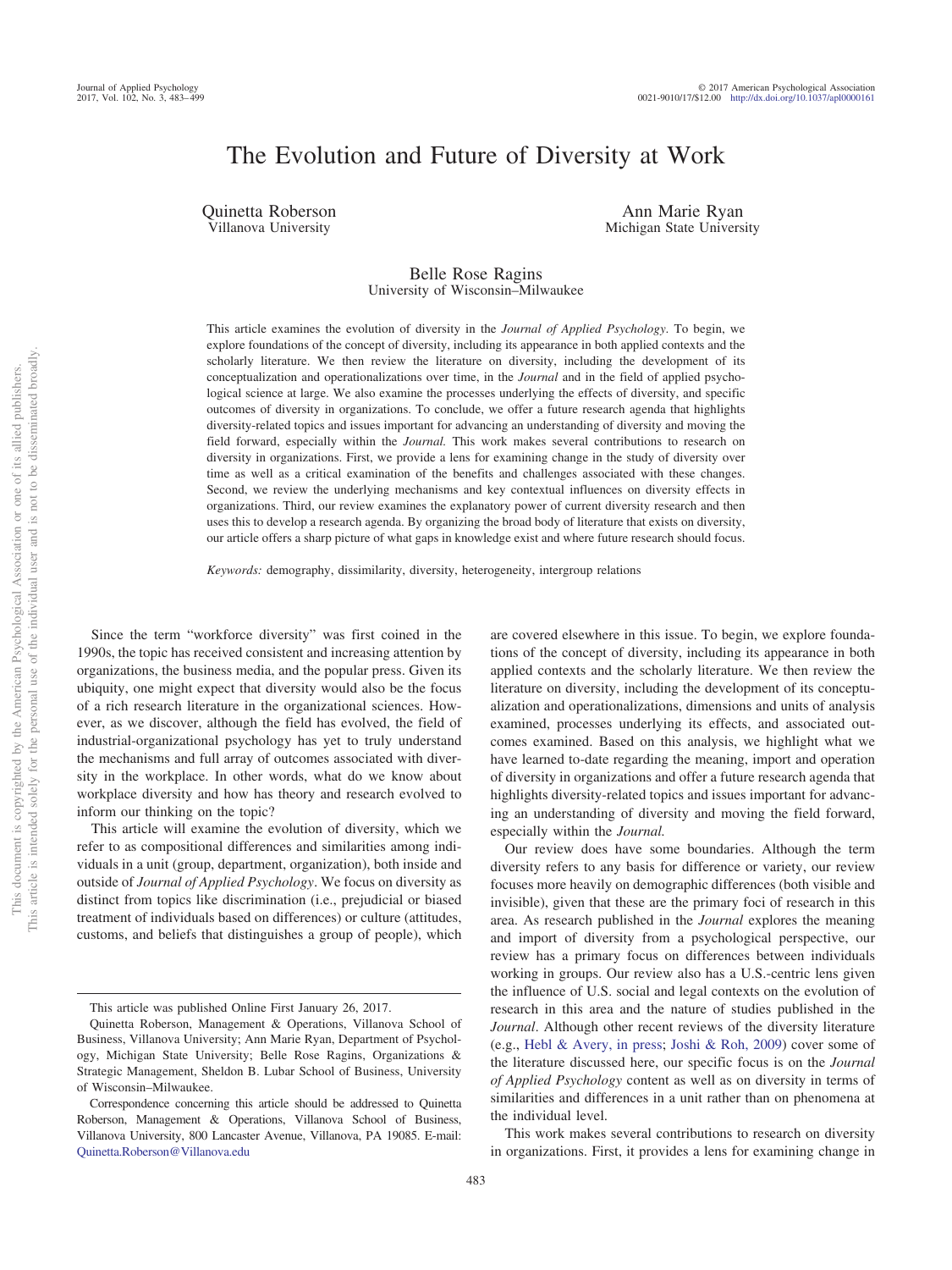how diversity has been studied over time, and a critical examination of the benefits and challenges in those advancements. We feel strongly that a review of the conceptual and methodological challenges that have faced diversity researchers provides a deeper understanding of the issues that have stalled, slowed, and redirected diversity research along the way, and gives the field a clearer path forward. Second, we provide a review of the underlying mechanisms and key contextual influences on, diversity effects in organizations, to examine and enhance the explanatory power of current diversity research. Third, we develop a future agenda for contributing new knowledge on the cognitive, motivational, affective and behavioral implications of diversity.

## **Preface: The Foundations of Diversity Research**

The field of workplace diversity is embedded in a nomological network of theory and research from related fields and disciplines. Within the field of social psychology, social identity and categorization theories [\(Tajfel, 1978;](#page-15-0) [Turner, 1982,](#page-15-1) [1987\)](#page-15-2), which explore the influence of self-concept and social comparisons, provide insight into interpersonal interactions and intergroup relations. Similarly, sociological theories of stigma [\(Goffman, 1974\)](#page-13-0) and status characteristics [\(Berger, Cohen, & Zelditch, 1972\)](#page-13-1) help to explain the emergence of group hierarchies and intergroup conflict. Other theoretical perspectives, which are reviewed later in this article, have also contributed to the development and conceptual foundation of diversity research. This nomological network for diversity is summarized in [Figure 1](#page-1-0) and offers a conceptual framing for our review.

The term diversity started to receive widespread use in the early 1990s. This followed U.S. equal employment opportunity laws,

which were initially concentrated on protected classes of sex, race and ethnicity (with a limited focus on disabilities, religion, age and other differences that were added later), and the publication of the Hudson Institute's report on the changing workforce [\(Johnston &](#page-14-2) [Packer, 1987\)](#page-14-2). The Hudson Report forecasted that White males would, for the first time, become the numerical minority in the workforce and that by the year 2000, women, immigrants, and people of color would represent a larger share of new entrants into the US workforce—a prediction that caught the attention of organizational leaders, human resource practitioners, and organizational researchers. Coincidentally, there was some validity to the Hudson Report's forecasts, labor force participation rates for women and people of color increased more than 5% and 10%, respectively [\(U.S. Bureau of Labor Statistics, 2015\)](#page-15-3), in the 30 years since its publication.

Prior to the advent of diversity as a specific research focus, organizational researchers had paid some attention to the topics of stereotyping and bias (reviewed elsewhere in this issue). For example, researchers had been studying women in management since the 1970s. While the field of women in management did not become fully established until 10 years later [\(Ragins & Gonzalez,](#page-15-4) [2003\)](#page-15-4), such work examined gender differences in personality and behavior. Around the time of the Hudson Report, demographic trends became a topic of interest for those investigating workforce issues and conducting organizational research. [Thomas \(1991\)](#page-15-5) and [Cox and Blake \(1991\)](#page-13-2) suggested a need to move from a focus on affirmative action and assimilation to a thoughtful and deliberate focus on managing diversity. Their call was for the creation of environments in which every member of the workforce could perform to his or her potential, and where differences were lever-



<span id="page-1-0"></span>*Figure 1.* Nomological network of the diversity research domain. See the online article for the color version of this figure.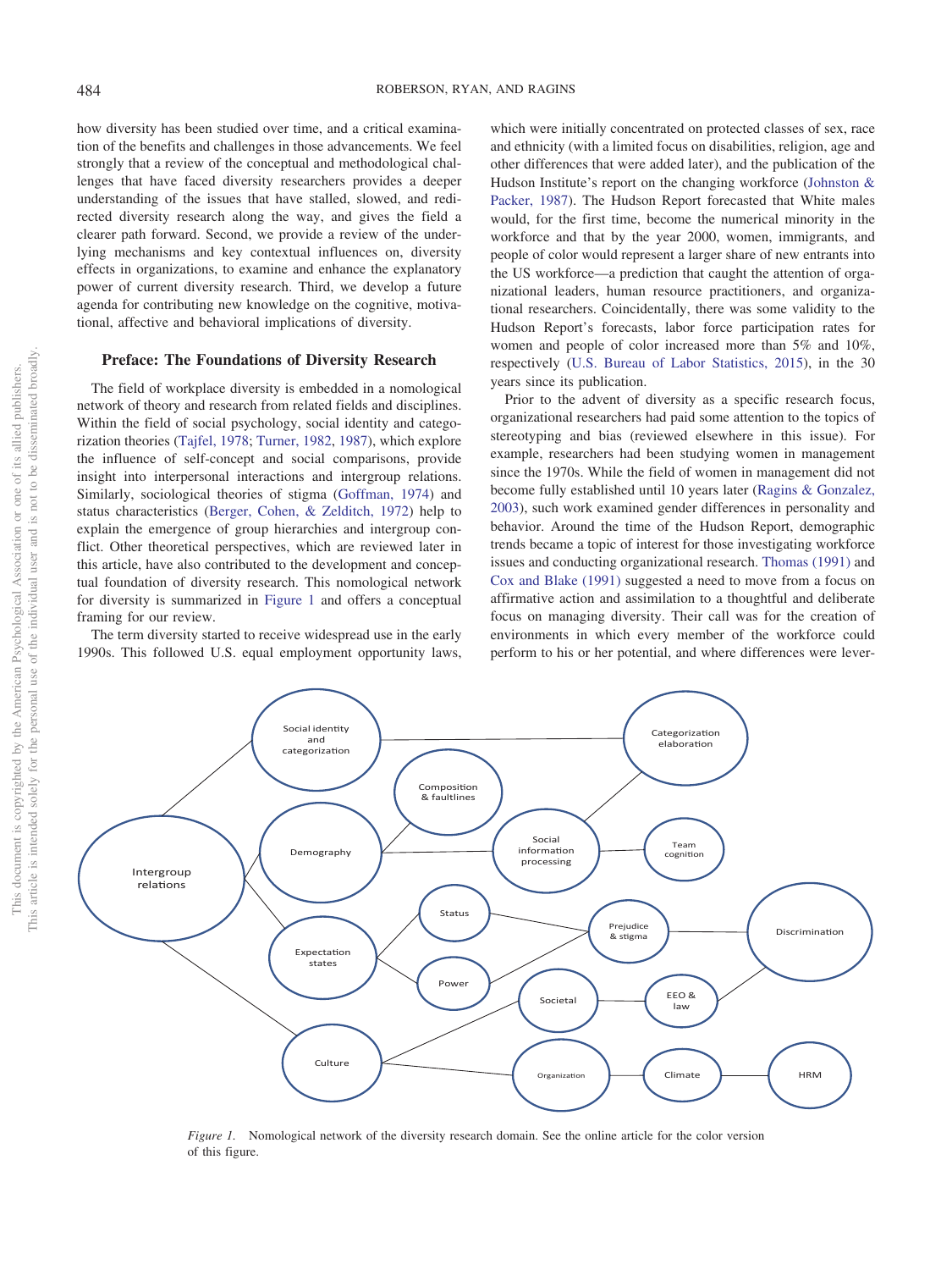aged as contributions to organizational competitiveness. Similarly, [Cox \(1993\)](#page-13-3) viewed diversity as the representation "of people with distinctly different group affiliations of cultural significance" within the organizational contexts in which it is situated (p. 6), and called for research to understand the concept from individual, group and organizational perspectives. Such early work laid the groundwork for future research on diversity as a unique phenomenon and in the *Journal of Applied Psychology*.

## **Prologue: Early Diversity Work in** *Journal of Applied Psychology*

Although early mentions of "diversity" in *Journal of Applied Psychology* referred to variety in individuals' interests or occupations, rather than to individual differences or demographic categories, the topic actually appeared in its inaugural issue. Published in March, 1917, "A Comparative Study of White and Negro Children" examined similarities and differences in grade school performance based on scores across demographic groups [\(Sunne,](#page-15-6) [1917\)](#page-15-6). Although the language used in the article is indicative of race relations at the time of the *Journal*'s inception, the author concluded that variability in performance was due to differences in race, sex, and individual capacities. Another early mention of the topic of diversity in the *Journal* was a 1927 book review [\(Rowles,](#page-15-7) [1927\)](#page-15-7), which focused on an examination of temperament and race in Hawaii. While the review also reflected the prejudice and discrimination of the times by comparing the "cranial capacity" of groups and highlighting "the importance of classifying children into the proper social groups," it qualified such viewpoints by noting that "we are beginning to see that there are few bases for our exalted opinion of the white races" (p. 248).

For the next 50 years, diversity-related research appearing in *Journal of Applied Psychology* primarily focused on the investigation of group differences in general intelligence and performance as well as on intergroup relations, such as stereotyping, prejudice and discrimination (reviewed elsewhere in this issue). Interestingly, however, most of this work appeared in the *Journal* in relation to occupational stereotypes until its first mention in connection with sex and race in the 1970s (see [Rosen & Jerdee,](#page-15-8) [1973\)](#page-15-8). As applied psychology research advanced, diversity became the focus of organizational researchers who were primarily interested in group differences in job performance and specific practice areas. Researchers also focused on differences as individual dissimilarity, acknowledging the impact of personal variables, such as sex and ethnicity, on people's employment experiences and incorporating these factors into their research designs [\(Gitter,](#page-13-4) [Altavela, & Mostofsky, 1974;](#page-13-4) [Rosenbaum, 1973\)](#page-15-9). Following these studies, research published in *Journal of Applied Psychology* increasingly considered the effects of demographic characteristics on work phenomena, such as personnel selection, training, performance evaluation, and job attitudes.

Consistent with increased attention given to changing workforce demographics and the subsequent impact on the workplace, researchers in the *Journal* recognized a need to examine demographic similarities and differences between employees as a unique phenomenon. For example, [Jackson and her colleagues](#page-14-3) [\(1991\)](#page-14-3) integrated psychological and sociological perspectives on demography to explore the influence individual dissimilarity from groups and group heterogeneity on patterns of recruitment, promotion and turnover. Notably, this study was one of the first in *Journal of Applied Psychology* to consider demographic composition as a unique, situational variable that influences career outcomes. A comparable study by [Riordan and Shore \(1997\)](#page-15-10) investigated the effects of individuals' gender, racial– ethnic, and tenure similarities to the composition of their work groups on individual attitudes. Markedly, this was the earliest published article in the *Journal* to formally note the study of "demographic diversity" within an organization and along with [Jackson et al. \(1991\),](#page-14-3) reflected a shift in thinking regarding differences between people in work organizations and an upwelling of diversity research in the decades that followed.

## **Narrative: The Evolution of Diversity in** *Journal of Applied Psychology*

To review the study of diversity within the *Journal of Applied Psychology* over the last 100 years, we searched for articles using a coding scheme derived from the diversity literature. Given the absence of established taxonomies of diversity, we developed a list of diversity-related terms based on existing reviews of the literature (e.g., [Harrison & Klein, 2007;](#page-14-4) [Mannix & Neale, 2005;](#page-14-5) [Milliken & Martins, 1996;](#page-14-6) [Ragins & Gonzalez, 2003;](#page-15-4) [van Knip](#page-15-11)[penberg & Schippers, 2007;](#page-15-11) [Williams & O'Reilly, 1998\)](#page-16-0) and meta-analytic studies of diversity effects (e.g., [Bell, Villado, Lu](#page-13-5)[kasik, Belau, & Briggs, 2011;](#page-13-5) [Bowers, Pharmer, & Salas, 2000;](#page-13-6) [Horwitz & Horwitz, 2007;](#page-14-7) [Joshi & Roh, 2009;](#page-14-1) [Webber & Dona](#page-15-12)[hue, 2001\)](#page-15-12). Although more than 150 articles published in the *Journal* have examined the main and moderating effects of demographic attributes on cognitive, motivational, affective, and behavioral phenomena, most of them focus on such attributes as an individual characteristic. Our inquiry showed that although a variety of terms have been used interchangeably to refer to diversity, researchers have primarily relied upon 12 keywords to refer to demographic composition as a contextual property— diverse, diversity, demographic, demography, dissimilarity, similarity, dispersion, heterogeneity, homogeneity, heterogeneous, homogeneous, and inequality. Accordingly, we use these terms to search *Journal of Applied Psychology* and identify prior empirical research that examined diversity as a structural property of organizational work units. As discussed earlier, our review focuses on differences between people at the group level of analysis rather than on specific demographic categories, dyadic similarity, or individual differences, as such research is reviewed elsewhere in this issue. Based on these criteria, we identified 27 empirical diversity studies published in the *Journal*. To organize this body of work and understand key contributions to date, we coded the studies according to their focal unit of analysis, conceptualization and type of diversity, operationalization of diversity, theoretical foundations, and outcomes (see [Table 1\)](#page-3-0). In the sections below, we trace the evolution of diversity research along these aspects, highlighting influential findings and conclusions from studies published both in and outside of the *Journal of Applied Psychology*.

## **Diversity Conceptualizations and Dimensions**

**In the field.** As researchers have attempted to understand the construct of diversity, several conceptualizations of diversity have emerged. For example, two-factor conceptualizations that differ-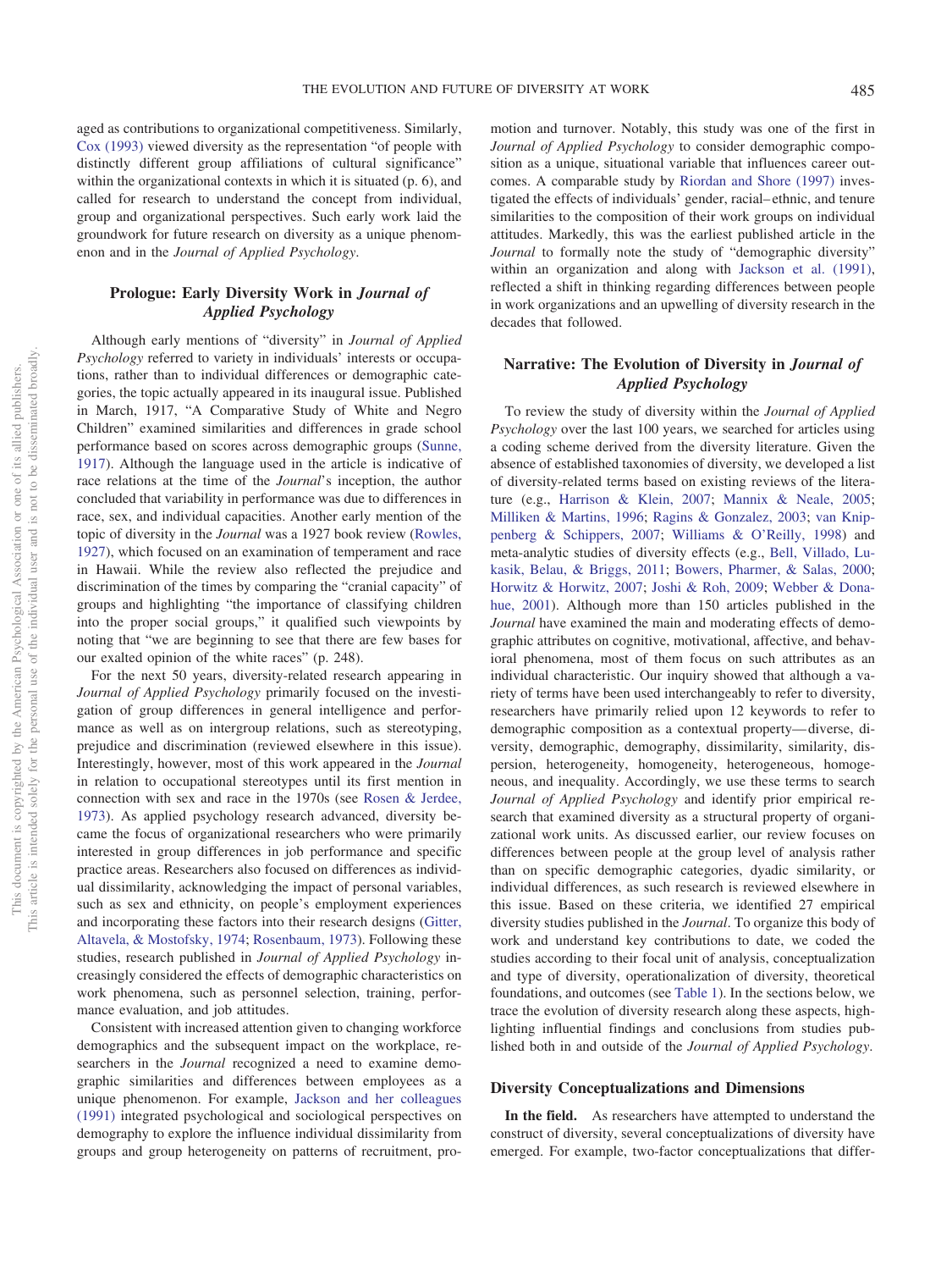<span id="page-3-0"></span>Table 1<br>Narrative: The Evolution of Diversity Theory and Research *Narrative: The Evolution of Diversity Theory and Research*

| Study                                            | Conceptualization                                                                             | Dimension(s)                                                  | Theory                                                                   | Unit of analysis                                       | Operationalization                                                                                                                                      | Outcomes                                                                                             |
|--------------------------------------------------|-----------------------------------------------------------------------------------------------|---------------------------------------------------------------|--------------------------------------------------------------------------|--------------------------------------------------------|---------------------------------------------------------------------------------------------------------------------------------------------------------|------------------------------------------------------------------------------------------------------|
| Avery (2003)                                     | Diversity cues                                                                                | Gender, race                                                  | Relational demography                                                    | Website advertisements                                 | composition of<br>Demographic<br>pictures                                                                                                               | attractiveness<br>Organizational                                                                     |
| Avery, McKay, &<br>Wilson (2007)                 | Similarity with supervisor,<br>coworkers, and<br>community                                    | Gender, race                                                  | Relational demography,<br>prejudice, social<br>prototypes of<br>identity | Individuals                                            | Coded (e.g., similar,<br>dissimilar,<br>balanced)                                                                                                       | discrimination<br>Prevalence of<br>perceived                                                         |
| Bezrukova, Thatcher,<br>Jehn, & Spell<br>(2012)  | Faultlines, or alignment in<br>member attributes that<br>create subgroups<br>individual group | background, tenure<br>Education, functional                   | organizational<br>Faultlines,<br>culture                                 | Middle-management<br>departments<br>groups and         | between subgroup<br>Strength (i.e., $%$ of<br>accounted for by<br>group split) and<br>total variation<br>distance (i.e.,<br>the strongest<br>centroids) | Performance                                                                                          |
| Bhave, Kramer, &<br>Glomb (2010)                 | Demographic dissimilarity<br>in work groups                                                   | marital status,<br>Gender, tenure,<br>dependents<br>number of | processing theory<br>Social information                                  | University departmental<br>or functional<br>workgroups | Euclidean distance<br>measure                                                                                                                           | Work-family<br>conflict                                                                              |
| Lawrence (2004)<br>Chattopadhyay,<br>George, &   | peers in a work group<br>Proportion of dissimilar                                             | Gender, national<br>origin                                    | Relational demography,<br>self-categorization<br>theory                  | Student work groups                                    | Proportion (%)                                                                                                                                          | prototypicality<br>clarity, self-<br>Prototype                                                       |
| Carton & Cummings<br>(2013)                      | Faultlines                                                                                    | reporting channel<br>business unit,<br>Gender, age,           | elaboration model<br>categorization-<br>Faultlines,                      | Work teams                                             | subgroups within<br>number and<br>Algorithm of<br>balance of<br>the team                                                                                | Performance                                                                                          |
| Portnoy (2012)<br>Chen, Liu, &                   | perceptions of a firm's<br>value for diversity<br>Employees' shared                           | $\stackrel{\triangle}{\approx}$                               | activation. Cultural<br>intelligence<br>Climate, trait                   | Diversity climate                                      | perceptions<br>employee<br>Aggregated                                                                                                                   | Cross-cultural<br>sales                                                                              |
| Christian (2013)<br>Ellis, Mai, &                | Faultlines                                                                                    | Task goals                                                    | elaboration model<br>categorization-<br>Faultlines,                      | Experimental student<br>groups                         | composition (i.e.,<br>homogeneous or<br>heterogeneous<br>Manipulated<br>teams)                                                                          | Performance                                                                                          |
| Belohlav (2012)<br>Dierdorff, &<br>Fisher, Bell, | categorical differences<br>among members of a<br>Variety, or qualitative<br>team              | Gender, race,<br>personality                                  | Team mental models,<br>Multilevel theory                                 | Experimental student<br>groups                         | Blau's index of<br>heterogeneity                                                                                                                        | coordination,<br>performance<br>Team mental<br>implicit<br>models,                                   |
| Glomb & Welsh<br>(2005)                          | Dissimilarity on certain<br>characteristics                                                   | Personality                                                   | interaction theory<br>Interpersonal                                      | Supervisor-subordinate<br>dyads                        | Pattern of results of<br>progressively<br>equations of<br>higher order<br>polynomial<br>regression                                                      | Satisfaction with<br>organizational<br>withdrawal<br>supervisor,<br>citizenship<br>behavior,<br>work |

486 ROBERSON, RYAN, AND RAGINS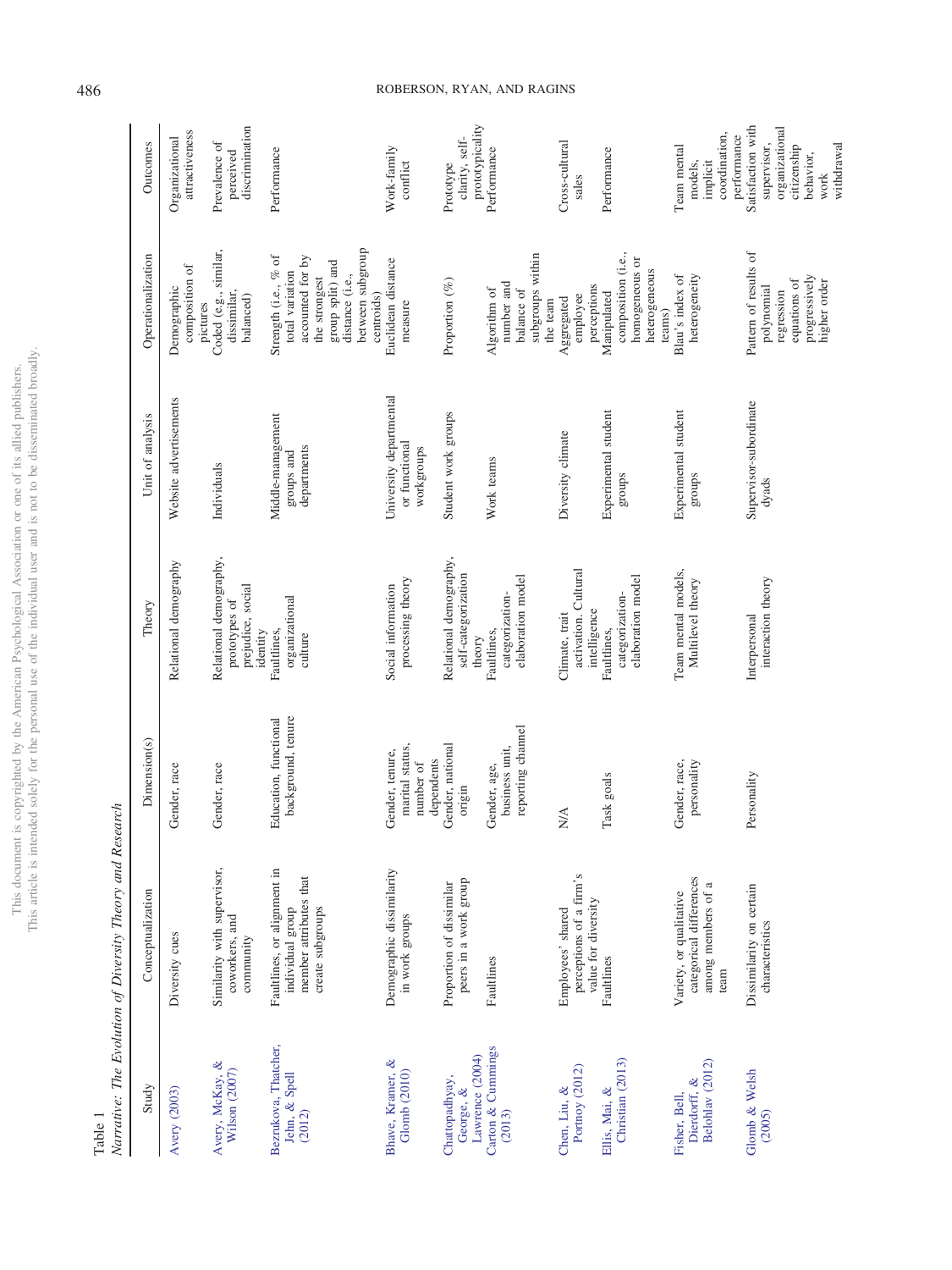| Table 1 (continued)                                            |                                                                                                                                               |                                                                                            |                                                                                |                                |                                                                                                    |                                                                       |
|----------------------------------------------------------------|-----------------------------------------------------------------------------------------------------------------------------------------------|--------------------------------------------------------------------------------------------|--------------------------------------------------------------------------------|--------------------------------|----------------------------------------------------------------------------------------------------|-----------------------------------------------------------------------|
| Study                                                          | Conceptualization                                                                                                                             | Dimension(s)                                                                               | Theory                                                                         | Unit of analysis               | Operationalization                                                                                 | Outcomes                                                              |
| Knippenberg, van<br>Barkema (2012)<br>Ginkel, &<br>Hoever, van | with regard to a given<br>which members differ<br>denoting the extent to<br>Team characteristic<br>attribute                                  | functional roles)<br>Perspectives (i.e.,                                                   | elaboration model<br>Categorization-                                           | Experimental student<br>groups | composition (i.e.,<br>homogeneous or<br>heterogeneous<br>Manipulated<br>groups)                    | elaboration,<br>Information<br>creativity                             |
| Kleef, & De Dreu<br>Knippenberg, van<br>Homan, van<br>(2007)   | in knowledge bases and<br>Faultlines and differences<br>members bring to the<br>perspectives that<br>group                                    | Gender, bogus<br>personality<br>feedback                                                   | elaboration model,<br>Categorization-<br>faultlines                            | Experimental student<br>groups | Subgroup alignment<br>and manipulated<br>distribution of<br>across group<br>information<br>members | information<br>elaboration<br>Performance,<br>group                   |
| Jackson, Brett, Sessa,<br>Peyronnin (1991)<br>Cooper, Julin, & | from a group and group<br>Individual dissimilarity<br>heterogeneity                                                                           | Age, tenure, gender,<br>experience (work<br>function, status<br>& military),<br>education, | Attraction-selection-<br>organizational<br>demography<br>attrition,            | Top management teams           | Euclidean distance<br>coefficient of<br>measure and<br>variation                                   | turnover<br>Promotion,                                                |
| Kearney & Gebert<br>(2009)                                     | A characteristic of a social<br>grouping that reflects<br>among people within<br>there are differences<br>the degree to which                 | Age, nationality,<br>education                                                             | elaboration model<br>Categorization-                                           | R&D teams                      | heterogeneity<br>Blau's index of                                                                   | identification,<br>performance<br>elaboration,<br>information<br>Team |
| Martins & Parsons<br>(2007)                                    | increasing representation<br>in senior management<br>and providing career<br>Programs focused on<br>opportunities<br>development<br>the group | Gender                                                                                     | identity theory<br>Signaling, social                                           | Diversity programs             | composition and<br>Manipulated<br>programs<br>diversity                                            | attractiveness<br>Organizational                                      |
| Nadkarni (2014)<br>Mohammed &                                  | Dispersion of task-related,<br>individual differences<br>within a team                                                                        | Polychronicity                                                                             | person-organization<br>Similarity-attraction,<br>team cognition,               | Cross-functional work<br>teams | standard deviation<br>Within-group                                                                 | Performance                                                           |
| Nishii & Mayer<br>(2009)                                       | attributes within a unit<br>Dissimilarity in member                                                                                           | Gender, race, age                                                                          | Relational demography,<br>expectation states<br>categorization,<br>LMX, social | Work departments               | standard deviation<br>heterogeneity,<br>Blau's index of                                            | Turnover                                                              |
| Pearsall, Ellis, &<br>Evans (2008)                             | Faultlines                                                                                                                                    | Gender                                                                                     | Faultlines                                                                     | Experimental student<br>teams  | composition (i.e.,<br>homogeneous or<br>heterogeneous<br>Manipulated<br>teams)                     | emotional<br>Creativity,<br>conflict                                  |
| Pugh, Dietz, Brief, &<br>Wiley (2008)                          | Proportion of demographic<br>employee perceptions of<br>heterogeneity in a group<br>practices, policies and<br>or organization;<br>procedures | Race                                                                                       | Climate                                                                        | Customer service units         | Proportion (%)                                                                                     | climate<br>Diversity                                                  |

## THE EVOLUTION AND FUTURE OF DIVERSITY AT WORK 487

(*table continues*)

(table continues)

This document is copyrighted by the American Psychological Association or one of its allied publishers. This article is intended solely for the personal use of the individual user and is not to be disseminated broadly.

This document is copyrighted by the American Psychological Association or one of its allied publishers.<br>This article is intended solely for the personal use of the individual user and is not to be disseminated broadly.

Table 1 (*continued*)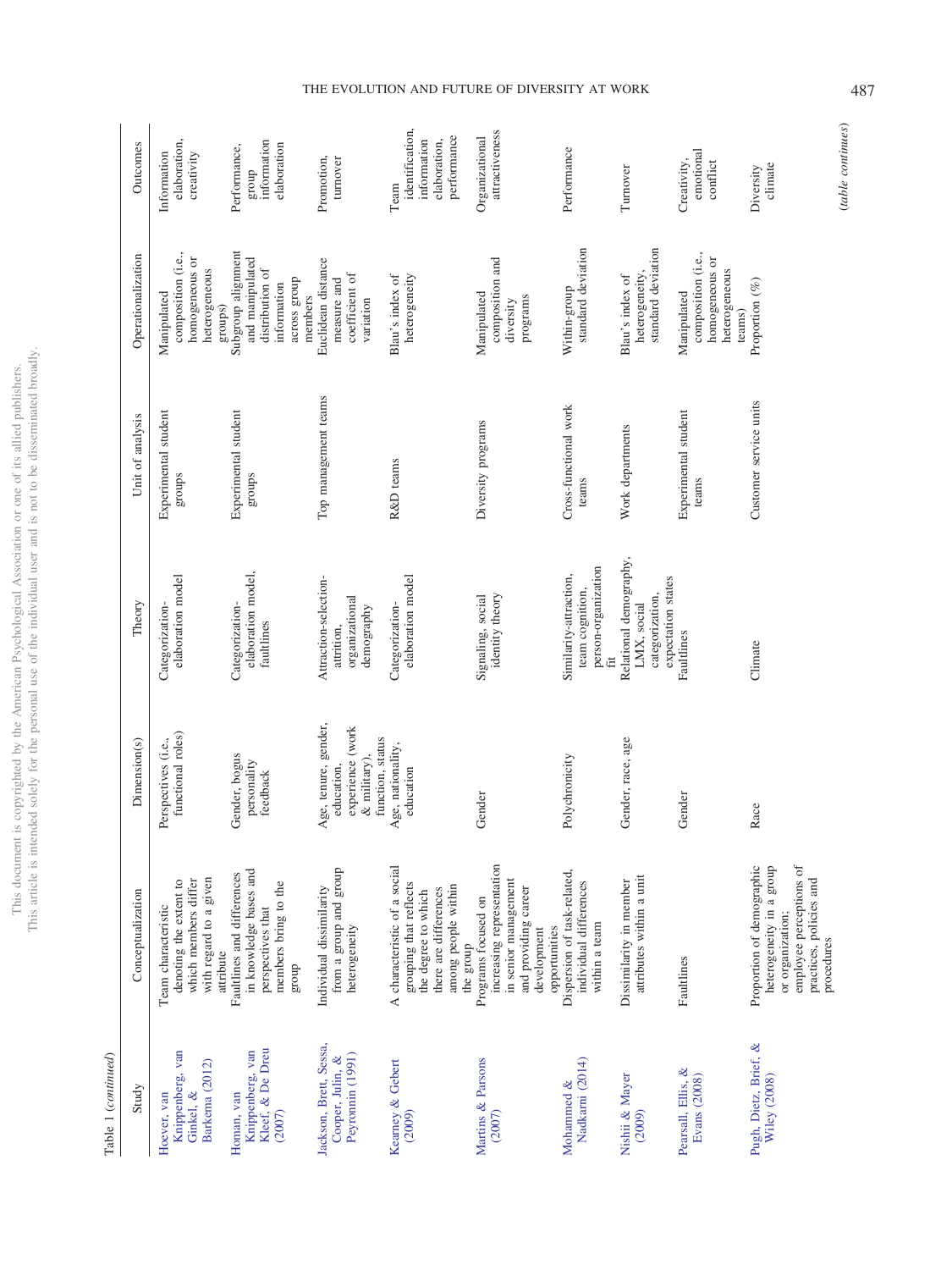|                     | î                     |
|---------------------|-----------------------|
|                     |                       |
| š                   |                       |
| í<br>ò              | i                     |
| Ś                   |                       |
|                     |                       |
| į                   |                       |
| J                   |                       |
| ì                   |                       |
|                     |                       |
| j                   |                       |
|                     |                       |
|                     |                       |
|                     |                       |
|                     |                       |
| í                   | c<br>C                |
| ć                   |                       |
|                     |                       |
|                     |                       |
|                     |                       |
| or one              |                       |
|                     |                       |
|                     |                       |
|                     | ï                     |
| j                   |                       |
|                     | sei<br>$\overline{a}$ |
|                     |                       |
|                     |                       |
|                     |                       |
|                     |                       |
| č<br>j              |                       |
| j                   |                       |
|                     |                       |
| í                   |                       |
|                     |                       |
| i                   |                       |
|                     |                       |
| ļ                   |                       |
| <b>HOOF</b>         | <b>SPOL</b>           |
|                     | í                     |
| í                   |                       |
| ļ                   |                       |
|                     |                       |
|                     |                       |
|                     |                       |
| j                   |                       |
|                     |                       |
|                     | $\frac{1}{2}$<br>ŝ    |
|                     |                       |
| j                   | l<br>ì                |
| ì                   |                       |
| j                   |                       |
|                     | ì                     |
| <b>DESTINE</b><br>ì | ï                     |
| ļ                   |                       |
|                     | $\mathbf$<br>j        |
|                     |                       |
|                     | <b>FAM</b>            |
|                     |                       |
|                     |                       |
|                     |                       |
|                     |                       |
|                     |                       |
|                     | l                     |
| Linus (             | $\frac{1}{2}$         |
|                     |                       |
|                     | ç                     |
|                     |                       |
|                     | I                     |

Table 1 (continued) Table 1 (*continued*)

| Outcomes           | performance<br>elaboration,<br>Information                                                                         | advancement,<br>opportunities<br>productivity<br>Commitment,<br>perceived<br>cohesion,<br>for                  | Justice, language<br>bias                                                                                     | controllable<br>Turnover,<br>profit                                                                                                                    | Creativity                                                                                                                  | performance<br>satisfaction,<br>cohesion,<br>Conflict,                                    | organizational<br>attractiveness<br>Viewing time,<br>recall, | Performance,<br>disorders<br>health                                                                |                                                                                                                                                                                                                                                                                                                                                                                                               |
|--------------------|--------------------------------------------------------------------------------------------------------------------|----------------------------------------------------------------------------------------------------------------|---------------------------------------------------------------------------------------------------------------|--------------------------------------------------------------------------------------------------------------------------------------------------------|-----------------------------------------------------------------------------------------------------------------------------|-------------------------------------------------------------------------------------------|--------------------------------------------------------------|----------------------------------------------------------------------------------------------------|---------------------------------------------------------------------------------------------------------------------------------------------------------------------------------------------------------------------------------------------------------------------------------------------------------------------------------------------------------------------------------------------------------------|
| Operationalization | composition (i.e.,<br>alignment)<br>Manipulated<br>dnoraqns                                                        | characteristic x<br>Interaction term<br>demographic<br>demographic<br>composition)<br>workgroup<br>(individual | Natural language<br>accounts of<br>incidents or<br>events                                                     | heterogeneity<br>Blau's index of                                                                                                                       | heterogeneity<br>Blau's index of                                                                                            | Strength (e.g., latent<br>ratio measures,<br>class analysis,<br>algorithms)<br>clustering | composition and<br>information<br>Manipulated<br>company     | index, standard<br>Heterogeneity<br>deviation                                                      |                                                                                                                                                                                                                                                                                                                                                                                                               |
| Unit of analysis   | Experimental student<br>teams                                                                                      | Work groups                                                                                                    | Experiences at work                                                                                           | Individuals and business<br>units of quick-service<br>restaurants                                                                                      | R&D teams                                                                                                                   | Meta-analysis                                                                             | Websites                                                     | Work unit teams                                                                                    |                                                                                                                                                                                                                                                                                                                                                                                                               |
| Theory             | social categorization<br>Faultlines, intergroup<br>characteristics and<br>expectation states;<br>relations, status | Relational demography                                                                                          | Climate, sensemaking                                                                                          | Relational demography,<br>person-organization<br>multilevel theory,<br>selection-attrition<br>social identity &<br>categorization,<br>fit, attraction- | processing, relational<br>demography, social<br>identity, multilevel<br>social information<br>Value-in-diversity,<br>theory | elaboration model<br>categorization-<br>Faultlines,                                       | model, social identity<br>Elaboration likelihood             | identity, multilevel<br>Similarity-attraction,<br>processing, social<br>information<br>theory      |                                                                                                                                                                                                                                                                                                                                                                                                               |
| Dimension(s)       | Gender, education<br>major                                                                                         | Gender, race, tenure                                                                                           | Gender, race                                                                                                  | Gender, race, age                                                                                                                                      | specialization<br>Educational                                                                                               | function, education<br>Gender, race, age,<br>level, tenure                                | Race, diversity goals<br>& initiatives                       | Gender, age                                                                                        |                                                                                                                                                                                                                                                                                                                                                                                                               |
| Conceptualization  | Faultlines                                                                                                         | Individual dissimilarity in<br>to the composition of a<br>demographic attributes<br>social unit                | demographically similar<br>Conditions, events, and<br>situations involving<br>people who are<br>or dissimilar | Demographic variability<br>within business units                                                                                                       | characteristics among<br>members of a team<br>knowledge-based<br>Heterogeneity on                                           | Faultlines                                                                                | Website cues                                                 | Distribution of differences<br>a<br>among members of a<br>unit with respect to<br>common attribute | This table includes studies published in the Journal of Applied Psychology using the following search terms: diverse, diversity, demographic, demography, dissimilarity, similarity, dispersion,<br>heterogeneity, homogeneity, heterogeneous, homogeneous, and inequality. In addition, it focuses on empirical diversity studies examining diversity as a structural property of organizational work units. |
| Study              | Antino, & Lau<br>Manzanares,<br>Rico, Sanchez-<br>(2012)                                                           | Riordan & Shore<br>(1997)                                                                                      | Roberson & Stevens<br>(2006)                                                                                  | Sacco & Schmitt<br>(2005)                                                                                                                              | Shin & Zhou (2007)                                                                                                          | Thatcher & Patel<br>(2011)                                                                | Becton (2012)<br>Walker, Feild,<br>Bernerth, &               | Neubach, Schmidt,<br>& Kanfer (2008)<br>Wegge, Roth,                                               | Note.                                                                                                                                                                                                                                                                                                                                                                                                         |

488 ROBERSON, RYAN, AND RAGINS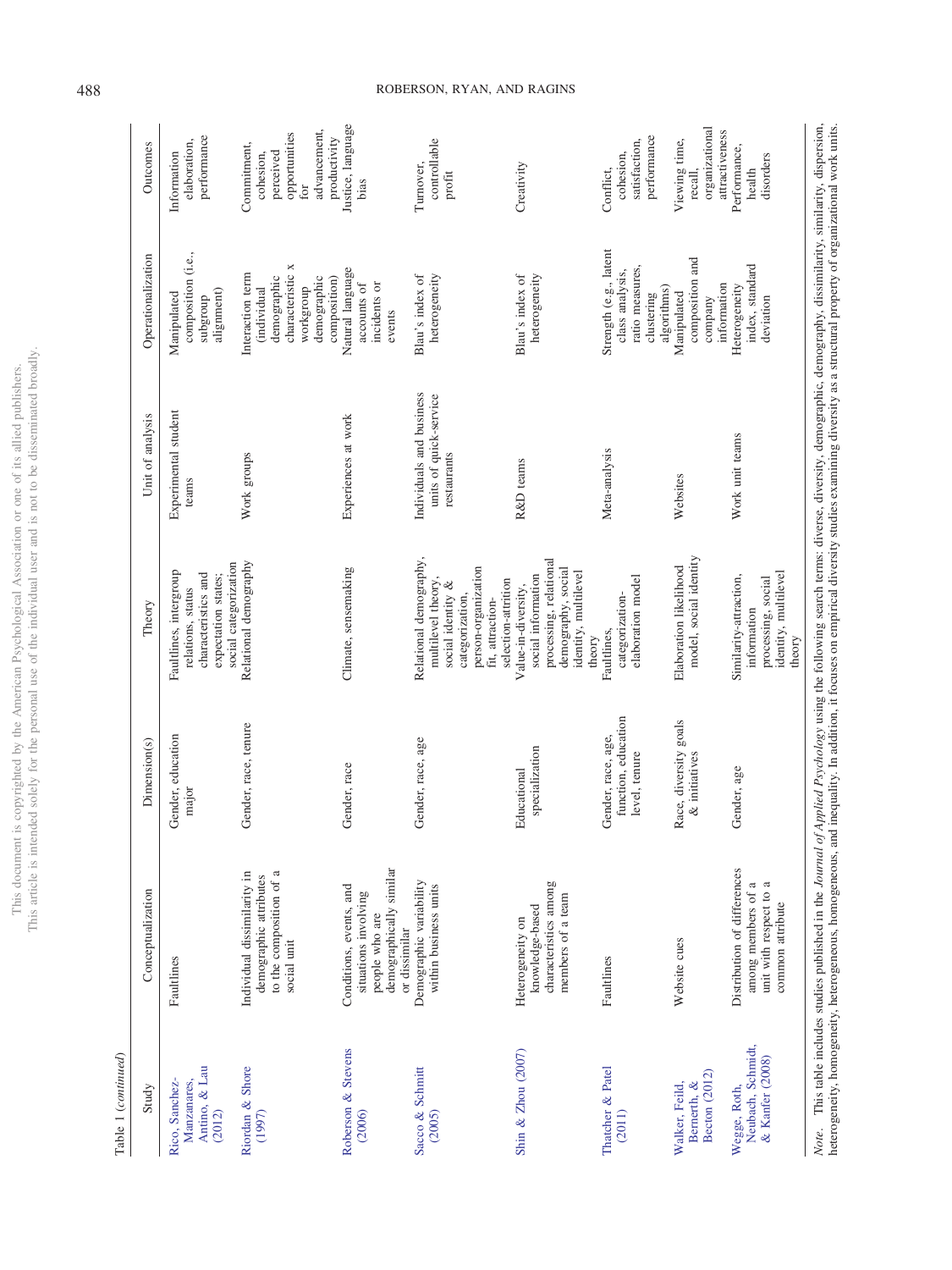entiate between observable diversity attributes, such as gender and age, and less salient or deep-level characteristics, such as attitudes and values, have been proposed [\(Harrison, Price, & Bell, 1998;](#page-14-16) [Jackson, May, & Whitney, 1995\)](#page-14-17). Researchers have also bifurcated diversity attributes according to their level of jobrelatedness, or the degree to which each attribute captures the knowledge, skills, and abilities relevant to the performance of cognitive tasks in groups [\(Pelled, 1996;](#page-14-18) [Simons, Pelled, & Smith,](#page-15-19) [1999\)](#page-15-19). Other conceptualizations have adopted a more compositional perspective, focusing on the amount of diversity within groups as the variable of interest. Inspired by [Blau's \(1977\)](#page-13-17) and [Kanter's \(1977\)](#page-14-19) work on the influence of proportions on interactions between demographically dissimilar groups, such approaches presuppose that the percentage of any minority within a group will influence the quality of relations between group members. Accordingly, this conceptualization centers on relative differences, or the distribution of differences within a work unit, and examines its effects on outcomes across levels of analysis (see [Williams &](#page-16-0) [O'Reilly, 1998\)](#page-16-0).

Researchers have also proposed multifaceted conceptualizations of diversity that reconcile categorical approaches and consider interactions between demographic attributes. [Lau and Murnighan](#page-14-20) [\(1998\)](#page-14-20) offered a theory of faultlines, which are assumed lines of demarcation based on group member attributes that divide a group into smaller, identity subgroups. Faultline strength is considered to be dependent upon the number of observable attributes and the relationship between these attributes, such that more and highly correlated attributes will cause group members to identify more strongly with their subgroups than with the larger groups. Such divisions are also likely to result in status differences, which negatively impact group processes and functioning [\(Lau & Mur](#page-14-21)[nighan, 2005\)](#page-14-21).

To reconcile these conceptualizations of diversity, [Harrison and](#page-14-4) [Klein \(2007\)](#page-14-4) proposed a typology that distinguishes between three forms of dispersion within work units—separation, variety and disparity. Separation represents differences in members' position along a single continuous attribute, such as values or attitudes. Accordingly, diversity characterizes disagreement or opposition between work unit members on that attribute. In contrast, variety captures qualitative differences on categorical attributes, such as functional background or other sources of knowledge and experience, and reflects diversity in unit members' unique or distinctive information. Beyond personal attributes, [Harrison and Klein](#page-14-4) [\(2007\)](#page-14-4) also conceptualize diversity as disparity, or differences in access to, or ownership of, socially valued resources, such as privilege or status. Diversity, in this case, represents inequality or the relative concentration of desired resources within a work unit. Overall, by both distinguishing and articulating differences in the forms and meanings of diversity types, [Harrison and Klein's](#page-14-4) [\(2007\)](#page-14-4) article offered a more precise specification of diversity as a construct and was influential to advancing its conceptualization.

Although most diversity research has focused on the meaning and import of diversity as an objective construct, researchers have also considered psychological conceptualizations of diversity. Such work focuses cognitions about diversity, its value in organizations, and the nature of the social world in general. For example, van Knippenberg and his colleagues [\(van Knippenberg & Haslam,](#page-15-20) [2003;](#page-15-20) [van Knippenberg, Haslam, & Platow, 2007\)](#page-15-21) developed the concept of diversity beliefs, described as attitudes toward demo-

graphically dissimilar others or toward diversity as a group characteristic. Similarly, researchers have explored ideological beliefs, or social shared knowledge structures regarding intergroup relations (see [Jost, Federico, & Napier, 2009;](#page-14-22) [Major, Kaiser, O'Brien,](#page-14-23) [& McCoy, 2007;](#page-14-23) [Richeson & Nussbaum, 2004\)](#page-15-22), as an important dimension of diversity that influences individuals' attitudes toward, and evaluations of, others. Whereas diversity and ideological beliefs focus on individuals' own attitudes toward diversity, other research has focused on the perceived perspective of the workgroup or organization. Specifically, diversity climate research has considered employees' shared perceptions of an organization's value for diversity and its related policies and practices [\(Hicks-](#page-14-24)[Clarke & Iles, 2000;](#page-14-24) [Kossek & Zonia, 1993;](#page-14-25) [McKay et al., 2007;](#page-14-26) [Mor Barak, Cherin, & Berkman, 1998\)](#page-14-27).

**In the** *Journal***.** Columns 2 and 3 of [Table 1](#page-3-0) summarize how the conceptualization of diversity and diversity type varied across studies in the *Journal*. Much of the diversity research in *Journal of Applied Psychology* has utilized a proportional approach to study the phenomenon. Specifically, approximately half of the studies we reviewed for this article conceptualize diversity as categorical differences among members of work units or the proportion of dissimilarity on certain attributes within work groups. For example, [Chattopadhyay, George, and Lawrence \(2004\)](#page-13-11) investigated whether demographic dissimilarity, conceptualized as the proportion of students working in groups in which they are dissimilar from their peers on key demographic characteristics, influences self-categorization processes. Similarly, arguing that categorical differences, such as age, nationality and academic field, expand the range of task-related information and experience within R&D teams, [Kearney and Gebert \(2009\)](#page-14-10) conceptualized diversity as variety as a characteristic of teams that reflects the degree to which there are differences between members on task-relevant categories. Other research published in *Journal of Applied Psychology* has analogously utilized a compositional conceptualization of diversity, focusing on the distribution of difference on a common attribute within a work unit [\(Wegge et al., 2008\)](#page-16-1) or attribute similarity among members across levels of analysis (e.g., [Avery,](#page-13-8) [McKay, & Wilson, 2007\)](#page-13-8). By considering the dispersion of differences within units as well as cross-level effects of demographic proportions, such research has been important for highlighting diversity as an important contextual variable that drives intergroup relations and subsequently, employee attitudes and behavior.

Consistent with research outside of the *Journal*, a growing number of studies published in *Journal of Applied Psychology* have conceptualized diversity in terms of faultlines (e.g., [Bezru](#page-13-9)[kova, Thatcher, Jehn, & Spell, 2012;](#page-13-9) [Rico, Sanchez-Manzanares,](#page-15-13) [Antino, & Lau, 2012;](#page-15-13) [Thatcher & Patel, 2011\)](#page-15-17). Focused on the alignment of member attributes that create subgroups, such research examines differences in demographic attributes, such as gender [\(Pearsall, Ellis, & Evans, 2008\)](#page-14-14), and the knowledge bases that members bring to the work unit, such as task goals [\(Ellis, Mai,](#page-13-14) [& Christian, 2013\)](#page-13-14). However, studies have also explored the alignment of both categorical and continuous attributes [\(Carton &](#page-13-12) [Cummings, 2013;](#page-13-12) [Homan, van Knippenberg, Van Kleef, & De](#page-14-9) [Dreu, 2007\)](#page-14-9), thereby capturing diversity in members' attitudes and knowledge.

Although research on variation in culture has traditionally been subsumed by the literature on international and cross-cultural issues (see Gelfand, Erez, Aycan & Leung article in this issue), an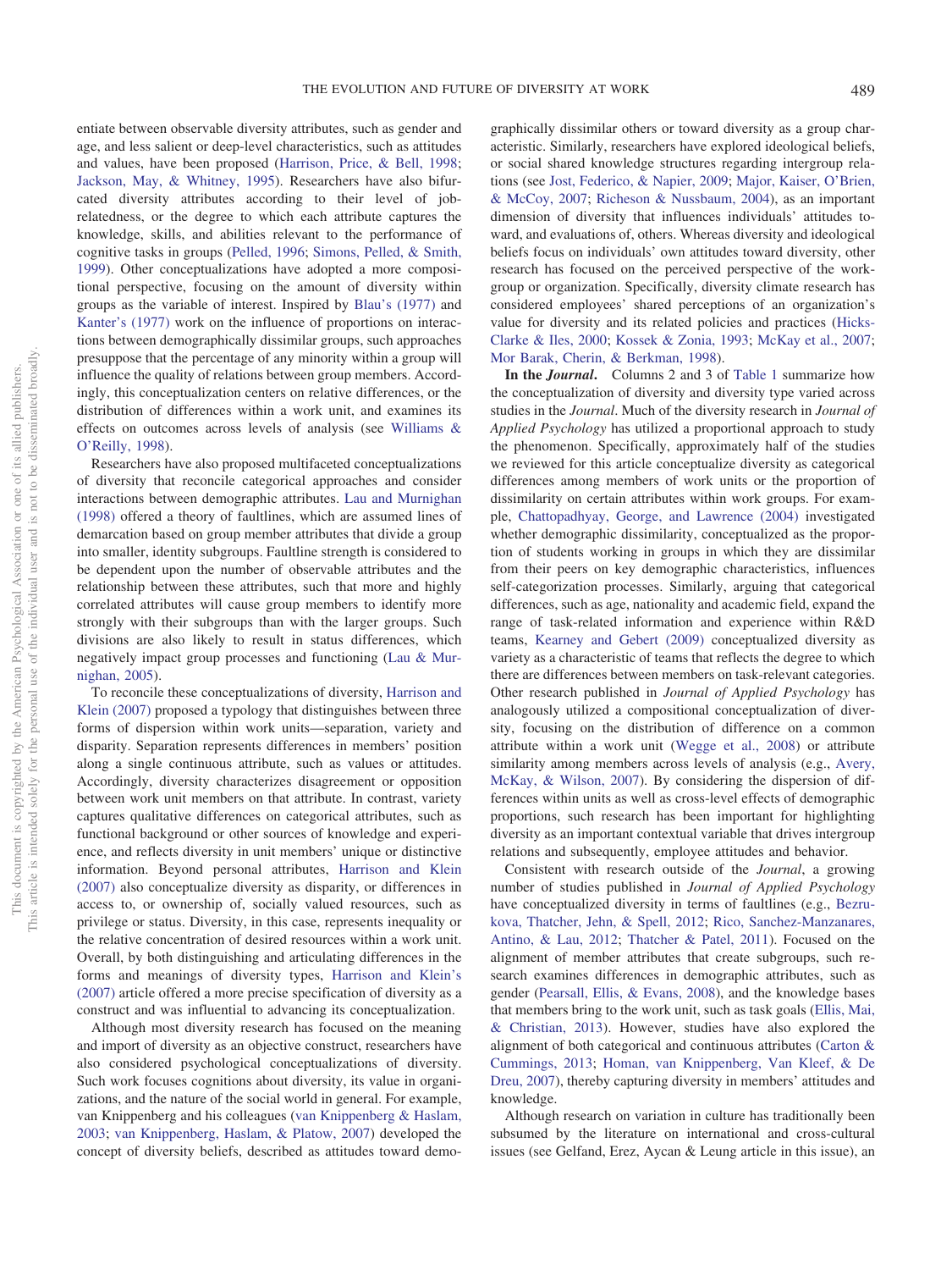article published in *Journal of Applied Psychology* offered a multidimensional conceptualization of diversity as culture. Considering the embeddedness of values in the social identity of individuals, [Chao and Moon \(2005\)](#page-13-18) put forth a taxonomy for capturing the complexity of multiculturalism in organizations. Specifically, they proposed demographic, geographic and associative features of culture that represent physical characteristics, natural features of a region or group affiliations, respectively and shape interactions between individuals. By offering a nonlinear and dynamic conceptualization of diversity, [Chao and Moon's \(2005\)](#page-13-18) "cultural mosaic" perspective provides researchers with an approach to better identify and predict patterns of behavior in multicultural organizations.

Although the majority of diversity studies published in *Journal of Applied Psychology* have examined diversity from an objective perspective, some researchers have employed a perceptual conceptualization. Consistent with external diversity climate studies, researchers have focused on employees' shared perceptions of the extent to which their organization values diversity (e.g., [Chen, Liu,](#page-13-13) [& Portnoy, 2012;](#page-13-13) [Pugh, Dietz, Brief, & Wiley, 2008\)](#page-14-15). Similarly, a study by [Roberson and Stevens \(2006\)](#page-15-14) investigated employee recollections of diversity incidents at work—specifically, conditions, events, and situations involving people who are demographically similar or dissimilar. As scholars also suggest that organizations proactively manage diversity perceptions through information given to potential 1employees, research has observed the effects of diversity signals or cues (e.g., [Avery, 2003;](#page-13-7) [Walker, Feild, Bernerth,](#page-15-18) [& Becton, 2012\)](#page-15-18). Despite variation in the form of the diversity construct, these studies in combination demonstrate the theoretical meaningfulness of perceptual conceptualizations of diversity.

## **Diversity Theoretical Foundations**

**Outside the** *Journal***.** Diversity research has historically drawn from a number of social-psychological theories of intergroup relations. Social identity [\(Tajfel, 1978\)](#page-15-0) and self-categorization theories [\(Turner, 1982\)](#page-15-1), which articulate processes through which individuals make sense of, and locate themselves within their social environments, help to explain the mechanisms through which individuals relate to others via their group memberships. The theories propose that because individuals' self-definitions are shaped by their group memberships, they are motivated to enhance their self-concept by seeking a positively valued distinctiveness for those groups. Accordingly, they engage in social comparisons to differentiate between their in-groups and relevant out-groups, which accentuate similarities among individuals sharing group memberships and differences among those belonging to different identity groups. Self-categorization theory also suggests that demographic characteristics may be used to classify individuals into social categories, and therefore may serve as the basis on which individuals define themselves as members of a social group and engage in intergroup behavior [\(Turner, 1987\)](#page-15-2). The similarityattraction paradigm [\(Byrne, 1971\)](#page-13-19) offers a related conceptual justification for diversity effects within social units, as individuals are posited to be attracted to those with whom they possess similar characteristics and attitudes, which subsequently influences social interactions and intergroup relations.

These theories provide the conceptual foundation for relational demography [\(Tsui, Egan, & O'Reilly, 1992;](#page-15-23) [Tsui & O'Reilly,](#page-15-24) [1989\)](#page-15-24), which predicts that individuals' attitudes and behavior will

be influenced by the amount of demographic similarity within work units. More specifically, based on those demographic attributes that are relevant components of an individual's selfdefinition, work units will become more attractive to the degree that such attributes are shared by others in a work unit. Further, as people are motivated to maintain positive self-evaluations, greater demographic similarity within groups will generate more positive attitudes and work relations. On the other hand, as demographic attributes are a basis for intergroup differentiation, dissimilarity on key dimensions of identity is likely to impair social processes, such as communication and cohesion, within work units [\(Williams &](#page-16-0) [O'Reilly, 1998\)](#page-16-0).

In contrast to identity-related theories of diversity, research has postulated that the positive potential of diversity is in its informational benefits. Referred to as the "value-in-diversity" hypothesis [\(Cox & Blake, 1991\)](#page-13-2), or the informational/decision-making perspective [\(Williams & O'Reilly, 1998\)](#page-16-0), this viewpoint establishes that dissimilarity in work units broadens the range of perspectives and other cognitive resources at their disposal. Research suggests that such dissimilarity exposes members of work units to minority opinions and more creative alternatives and solutions, while providing access to a larger and more varied social network (see [Mannix & Neale, 2005\)](#page-14-5). Thus, with greater access to task-relevant information and expertise, groups have greater ability to engage in quality problem-solving and decision-making. Put simply, this perspective reasons that diversity as an informational resource can lead to performance benefits in work units.

Beyond the value-in-diversity perspective, diversity research has drawn upon a social information processing perspective. According to this perspective, social interactions are organizational events that offer shared meaning, and thus can be interpreted to resolve ambiguity and form impressions of individuals and organizations [\(Weick, 1995\)](#page-16-2). Consistent with social psychological theories of identity construction and maintenance, people are believed to use such interactions to categorize self and others, and form impressions of their work environments. Further, as posited by climate theorists, employees garner information from workplace conditions and other salient stimuli to describe, interpret and attach meaning to their work environments [\(Schneider & Reichers,](#page-15-25) [1983\)](#page-15-25). Therefore, demographic dissimilarity and other psychologically relevant occurrences involving diversity may be used to do sensemaking and form perceptions about their workplace and those with whom they work. In other words, diversity and related experiences may shape diversity climate perceptions.

**Inside the** *Journal***.** Column 4 of [Table 1](#page-3-0) provides a listing of the primary theories that informed studies in the *Journal*. Several of the diversity studies we reviewed drew upon either social psychological theories of intergroup relations (including relational demography) or the value-in-diversity hypothesis, dependent upon the type of diversity examined. However, researchers adopted a more integrative theoretical perspective after the introduction of the Categorization-Elaboration Model (CEM; [van Knippenberg,](#page-15-26) [De Dreu, & Homan, 2004\)](#page-15-26), published in *Journal of Applied Psychology*. In an effort to unify and reconcile the influences of social categorization and information processing in diverse groups, [van Knippenberg and his colleagues \(2004\)](#page-15-26) put forth a model to articulate how intergroup biases engendered by diversity may disrupt information exchange and integration processes that are core to realizing the synergetic benefits of diversity as an infor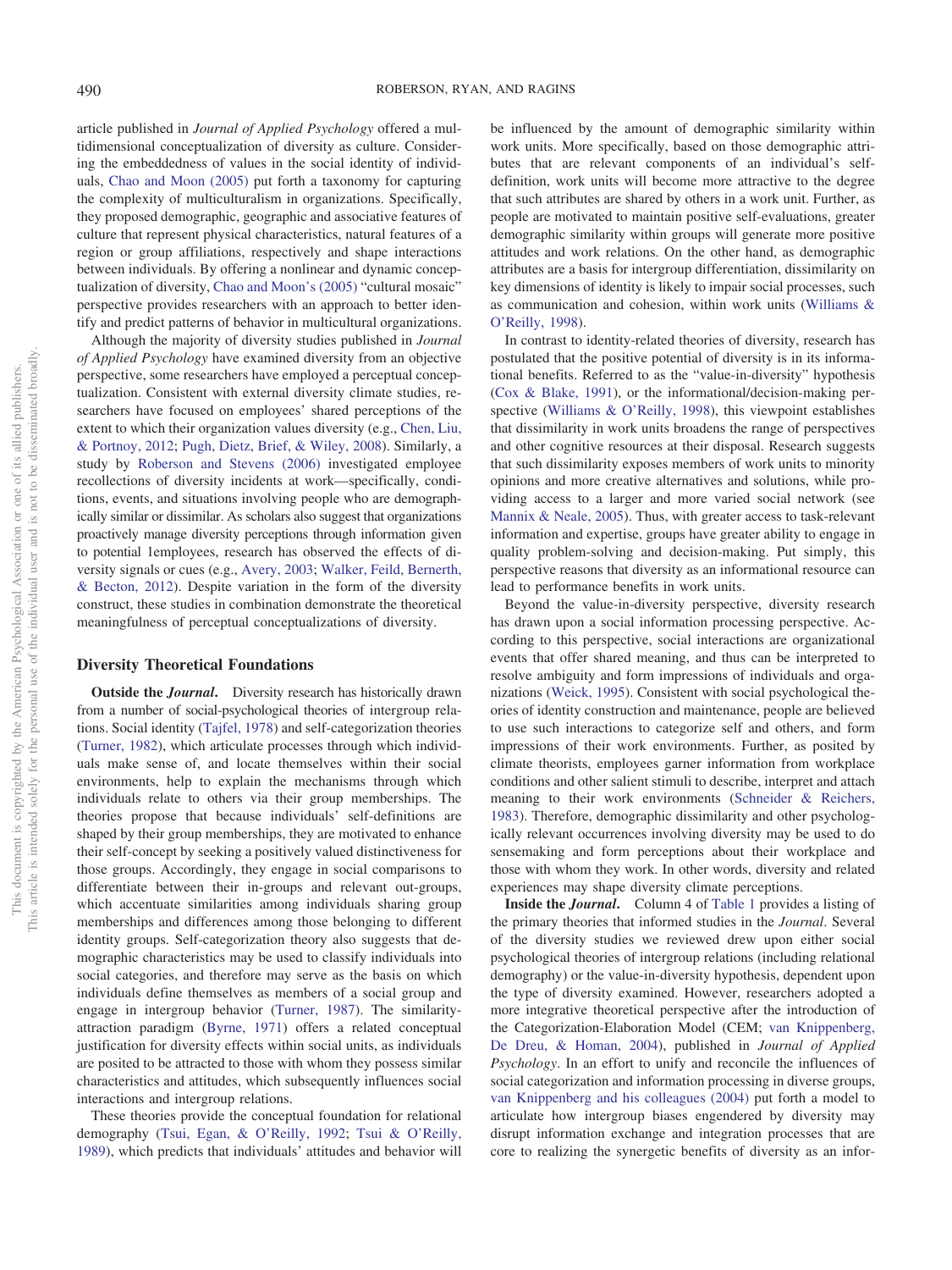mational resource. The authors argue that although preventing such biases is important to realizing the potential benefits of diversity, doing so is not enough to stimulate the processes that require active engagement with diversity. Instead, the exchange and integration of perspectives and cognitive resources within the group, or information elaboration, is critical for experiencing the positive effects of diversity on group performance. Consistent with their call for more process-oriented approaches to the study of diversity in organizational work units, research published within the *Journal* has increasingly explored how and why social categorization processes affects elaboration processes, and mechanisms for mitigating disruptive effects while enhancing information processing (e.g., [Carton & Cummings, 2013;](#page-13-12) [Ellis, Mai, &](#page-13-14) [Christian, 2013;](#page-13-14) [Hoever, van Knippenberg, van Ginkel, &](#page-14-8) [Barkema, 2012;](#page-14-8) [Homan et al., 2007;](#page-14-9) [Kearney & Gebert, 2009;](#page-14-10) [Thatcher & Patel, 2011\)](#page-15-17).

Other studies reviewed for this article draw upon social information processing theories. [Roberson and Stevens \(2006\)](#page-15-14) relied upon sensemaking as a theoretical foundation to uncover patterns in employee accounts of diversity-related incidents at work. Specifically, they analyzed situations involving demographic similarity and dissimilarity for issues of fairness and attributions about, and expectations for, ingroup/outgroup behavior. Within a recruitment context, research published in *Journal of Applied Psychology* has also examined how individuals do sensemaking about company diversity information and the subsequent effects on organizational attraction [\(Avery, 2003;](#page-13-7) [Martins & Parsons, 2007;](#page-14-11) [Walker](#page-15-18) [et al., 2012\)](#page-15-18). The results of these studies revealed group differences in viewing times, information recall and/or perceptions of organizational attractiveness, thus suggesting differential processing of diversity cues. As other research published in the *Journal* explores and provides evidence of diversity climate (e.g., [Chen et](#page-13-13) [al., 2012;](#page-13-13) [Pugh et al., 2008\)](#page-14-15), or the shared meanings that employees attach to an organization's diversity-related policies and practices, there is further empirical support for diversity sensemaking processes in organizations.

## **Diversity Units of Analysis and Operationalizations**

**Outside the** *Journal***.** Although employees may differ from others in an organization along innumerable dimensions, diversity is considered to be a given attribute within an organizational unit. Specifically, diversity describes the composition of the unit as a whole rather than differences between unit members. Accordingly, diversity research has primarily focused on its operation within work groups and teams, departments, and other business units. Various measures have been used to represent diversity within work units. Following a dispersion composition model [\(Chan,](#page-13-20) [1998\)](#page-13-20), which uses data from a lower level of analysis to establish a higher level construct and treat within-group variance in individual responses as a focal construct, research considers attribute dissimilarity to be a meaningful phenomenon. Specifically, withingroup variance is expected to vary across groups and to be associated with important employee and organizational outcomes. To capture the compositional pattern of differences within a unit, [Harrison and Klein \(2007\)](#page-14-4) explain the appropriate operationalization for each form of diversity in their typology. Because separation represents differences in values, beliefs and attitudes, and signals perceptual disagreement between work unit members, di-

versity as separation is assumed to be assessed on interval scales and the authors recommend measurement using the within-unit standard deviation or average Euclidean distance of each member's attribute from all other members. In contrast, [Blau's \(1977\)](#page-13-17) index or [Teachman's \(1980\)](#page-15-27) entropy index are considered to be appropriate operationalizations of diversity as variety, which is assumed to be measured via categorical scales. To capture the asymmetry in socially valued resources that is fundamental to conceptualizations of diversity as disparity, the authors propose using coefficients of variation or a Gini index to appropriately capture such dispersion. In general, [Harrison and Klein \(2007\)](#page-14-4) suggest that establishing a match between the conceptualization and operationalization of diversity is critical for achieving greater sensitivity of measurement and subsequently, insight into the operation and effects of diversity.

**Inside the** *Journal***.** Columns 5 and 6 of [Table 1](#page-3-0) provide a summary of diversity units of analysis and operationalizations in the *Journal*. Although one study focused on dissimilarity within supervisor-subordinate dyads (see [Glomb & Welsh, 2005\)](#page-13-16), most of the research reviewed was conducted using work groups in laboratory and field settings, although most were done in the latter context. Specifically, such research focused on the demographic composition of intact work teams, departments and business units. In contrast, the experimental studies reviewed manipulated diversity within groups (particularly, in student work groups and recruitment advertisements) based on the presence/absence of differences (e.g., [Ellis et al., 2013;](#page-13-14) [Hoever et al., 2012;](#page-14-8) [Pearsall et al.,](#page-14-14) [2008\)](#page-14-14) or on varying distributions of differences (e.g., [Avery, 2003;](#page-13-7) [Homan et al., 2007;](#page-14-9) [Martins & Parsons, 2007;](#page-14-11) [Rico et al., 2012;](#page-15-13) [Walker et al., 2012\)](#page-15-18). Research design notwithstanding, it is important to note that we identified several papers (18) in our review that have used [Harrison and Klein's \(2007\)](#page-14-4) typology since its introduction to the literature, thus indicating that recent research between different forms of diversity within organizational work units and their subsequent influence on unit-level outcomes.

Although most of the work reviewed here has focused on diversity as a compositional construct, a few exceptions have examined more perceptual representations of diversity. For example, [Chen et al. \(2012\)](#page-13-13) assessed sales agents' diversity climate perceptions and the subsequent influence on employees' interactions with culturally diverse consumers. Similarly, [Roberson and](#page-15-14) [Stevens \(2006\)](#page-15-14) analyzed employees' natural language accounts of diversity-related incidents in the workplace to gain insight into how such experiences are interpreted and stored in memory. Although these studies offer only a couple of examples of methodologies for gaining insight into employees' diversity experiences, they highlight the value of psychological representations of diversity phenomena.

## **Diversity Outcomes**

**Outside the** *Journal***.** Several meta-analytic studies provide evidence of the effects of heterogeneity within work units on unit-level outcomes. [Bowers et al. \(2000\)](#page-13-6) integrated effect sizes from 13 studies to examine the effects of team member similarity (or dissimilarity) across different attributes on team performance. With a focus on gender, ability level, and personality diversity, the results showed the combined effect sizes to be small and not statistically significant, although supportive of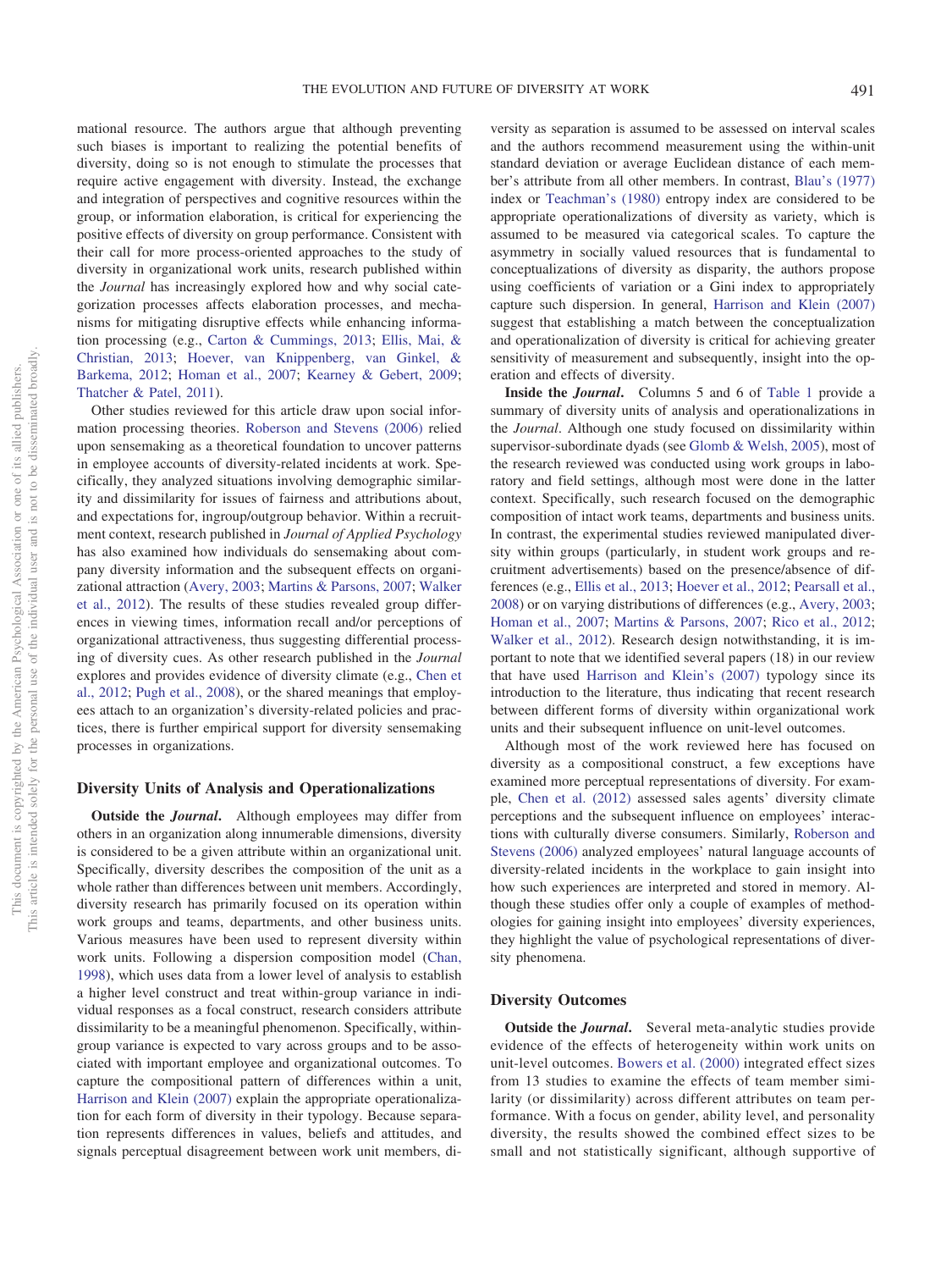the performance benefits of heterogeneous teams. Considering the significance and size of the effects reported in the studies included in their meta-analysis, the authors conclude that the influence of diversity on performance can be attributed to task type and difficulty. Similarly, [Webber and Donahue \(2001\)](#page-15-12) meta-analyzed effect sizes from 24 studies and did not find statistically significant relationships between diversity attributes of varying degrees of job relatedness and work group cohesion and performance. Accordingly, the authors offered explanations regarding the potential moderating effects of organizational context, measurement and time. As these and similar studies demonstrated equivocal findings regarding the effects of diversity based on the types of diversity and team outcome examined (e.g., [Horwitz & Horwitz, 2007\)](#page-14-7), researchers began meta-analyzing the findings of diversity-performance work with a greater level of specification and attention to context (e.g., [Bell, Villado, Lukasik, Belau, & Briggs, 2011;](#page-13-5) [Joshi & Roh, 2009;](#page-14-1) [van Dijk, van Engen, & van Knippenberg,](#page-15-28) [2012\)](#page-15-28). Accordingly, extant research suggests that the conceptualization of diversity and contextual factors at the occupational, industry, team, and rater levels of analysis may explain differences in the performance effects of demographic and job-related diversity. Such work highlights the importance of accounting for the influence of study setting, team type, the conceptualization and measurement of diversity, and performance criteria in research examining the effects of work group diversity.

Broad reviews of the diversity literature also highlight a relationship between diversity and business performance. For example, [Reis, Castillo, and Dobon \(2007\)](#page-15-29) explore relationships between relations- and task-oriented diversity attributes and performance at the individual, group, and organizational levels of analysis across the fields of psychology, sociology, and management. Incorporating both experimental and field research as well as quantitative and qualitative research, their review of 50 years of research draws attention to complexities in the diversity-performance relationship. [Mc-](#page-14-28)[Mahon \(2010\)](#page-14-28) conducted a more focused review of the literature on diversity and firm performance, and developed a model highlighting different types of workplace diversity and indicators of firm performance, mediating, and moderating factors in the relationship, and relevant contextual factors. Overall, these reviews summarize findings linking workplace diversity and firm performance, and identify directions for future research in this area.

**Inside the** *Journal***.** Column 7 of [Table 1](#page-3-0) indicates the outcomes evaluated in each study. Research published in *Journal of Applied Psychology* has primarily investigated the effects of diversity on four categories of outcomes: reactions to diversity, work attitudes and behavior, team processes, and performance. For example, in a study examining race and ethnicity, and similarity on these demographic dimensions across different groups (e.g., employeecoworker, employee-supervisor, employee-community), the results revealed influences on employee perceptions of workplace discrimination [\(Avery et al., 2007\)](#page-13-8). Similarly, [Pugh and his col](#page-14-15)[leagues \(2008\)](#page-14-15) found evidence of the moderating effects of racial composition of the community in which an organization is located on the relationship between workforce diversity and employees' diversity climate perceptions. As research has also shown perceptions of fairness and linguistic bias to emerge in the recollection of diversity-related incidents at work (see [Rob](#page-15-14)[erson & Stevens, 2006\)](#page-15-14), research published in the *Journal* highlights the impact of work unit composition and interactions between unit members on diversity-related cognitions and attitudes.

Research published in the *Journal* also provides evidence of the effects of diversity on more general attitudes and behavior. For example, studies have established a relationship between dissimilarity on certain characteristics among members of a work unit and individual attitudes, such as satisfaction and commitment, and behavior, such as work withdrawal and turnover (e.g., [Glomb &](#page-13-16) [Welsh, 2005;](#page-13-16) [Jackson et al., 1991;](#page-14-3) [Nishii & Mayer, 2009;](#page-14-13) [Riordan](#page-15-10) [& Shore, 1997\)](#page-15-10). Research also provides evidence of diversity effects on more personal outcomes, such as work-family conflict and health disorders [\(Bhave, Kramer, & Glomb, 2010;](#page-13-10) [Wegge et](#page-16-1) [al., 2008\)](#page-16-1). Beyond these demonstrated effects on current employees, diversity effects on potential employees have also been suggested by the findings of research examining the influence of demographic heterogeneity and other diversity-related information in company websites and recruitment materials on organizational attraction [\(Avery, 2003;](#page-13-7) [Martins & Parsons, 2007;](#page-14-11) [Walker et al.,](#page-15-18) [2012\)](#page-15-18).

Much of the research published in *Journal of Applied Psychology* on diversity effects has focused on group-level outcomes—specifically, the influence of heterogeneity in member attributes on process and performance variables. Some studies have explored the impact of diversity on team processes, such as creativity, cohesion, conflict, coordination and team mental models (e.g., [Fisher, Bell, Dierdorff, & Belohlav, 2012;](#page-13-15) [Pearsall](#page-14-14) [et al., 2008;](#page-14-14) [Shin & Zhou, 2007;](#page-15-16) [Thatcher & Patel, 2011\)](#page-15-17), whereas others, particularly faultline studies, have focused on performance outcomes (e.g., [Bezrukova et al., 2012;](#page-13-9) [Carton &](#page-13-12) [Cummings, 2013;](#page-13-12) [Ellis et al., 2013;](#page-13-14) [Mohammed & Nadkarni,](#page-14-12) [2014\)](#page-14-12). Jointly exploring these outcomes, several studies have also shown effects of diversity, particularly on task-related dimensions, on information elaboration and performance [\(Homan et](#page-14-9) al., [2007;](#page-14-9) [Hoever et al., 2012;](#page-14-8) [Kearney & Gebert, 2009;](#page-14-10) [Rico et al.,](#page-15-13) [2012\)](#page-15-13), offering support for the categorization-elaboration model of work group diversity and performance [\(van Knippenberg et al.,](#page-15-26) [2004\)](#page-15-26).

Two studies published in *Journal of Applied Psychology* examine and provide evidence of the effects of diversity on business outcomes. [Sacco and Schmitt \(2005\)](#page-15-15) proposed and tested a multilevel model of demographic diversity that linked racial diversity to firm performance. Using a large sample of quick-service restaurants, the authors found racial diversity to be negatively associated with restaurant profitability, although there were no significant effects of a match between the racial composition of restaurants and their communities. In another multilevel diversity study, [Chen et al. \(2012\)](#page-13-13) explored how cultural intelligence and organizational diversity climate interact to influence cultural sales among real estate agents, and found positive diversity climates to have a moderating influence on the relationship between motivational cultural intelligence sales to culturally diverse clients. Although the findings across these studies are not directly comparable, they add to the body of research on diversity and business performance.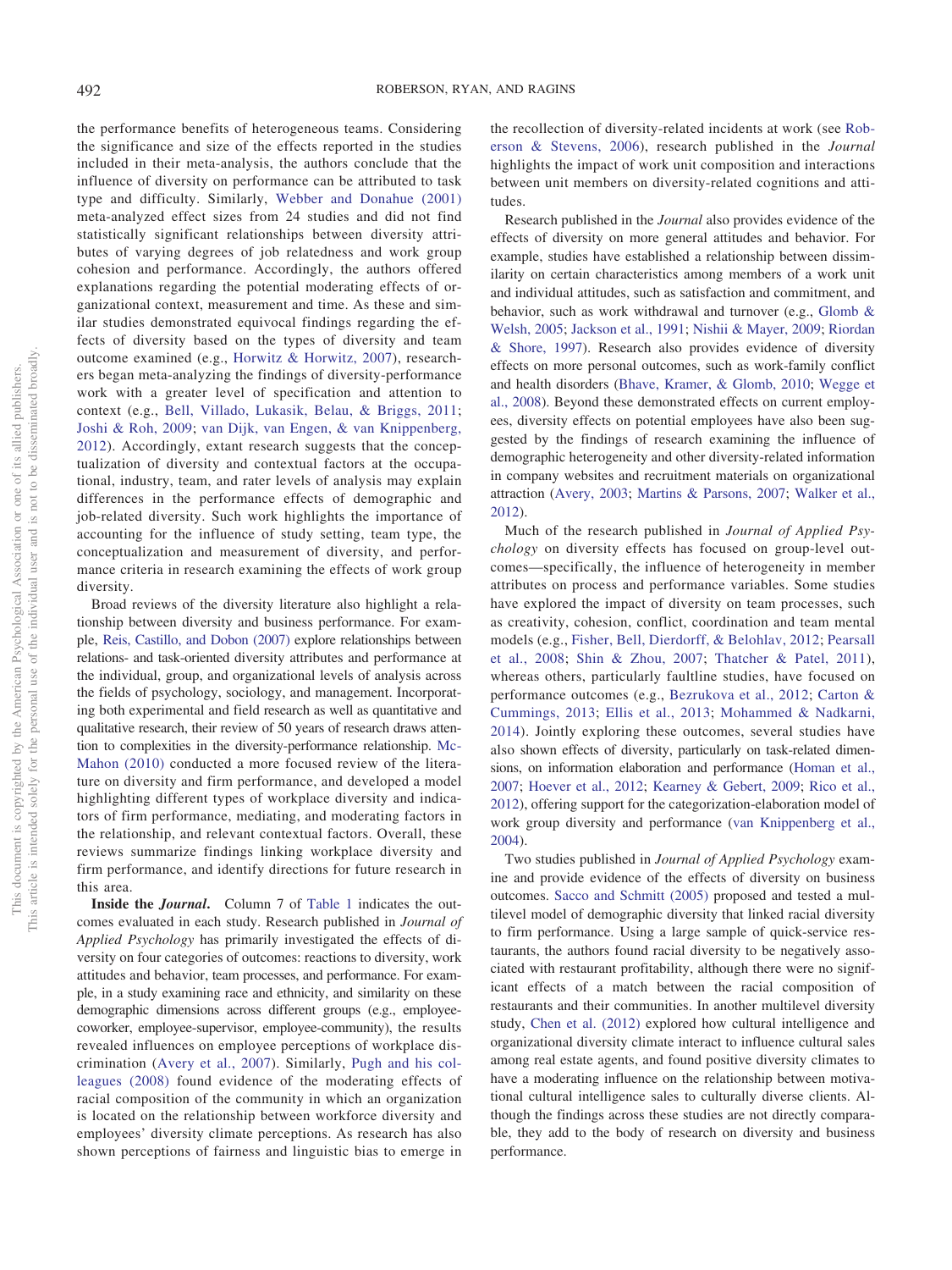## **Conclusions: What Have We Learned?**

Our review provides some insights as to how applied psychological research has evolved on the topic of diversity. [Figure 2](#page-10-0) provides a timeline that shows some milestones in this evolution both outside and in *Journal of Applied Psychology*, from the advent of diversityrelated research to the current state of research in this area. Accordingly, we can draw some key conclusions regarding what we know or have learned to date about the meaning and import of diversity in organizations. Whereas early research considered the role of demographic categories on individual outcomes, diversity became recognized as an important contextual variable, or unit-level characteristic, which influences employee attitudes and behavior. Following sociological traditions, such work conceptualized and examined the effects of diversity in terms of the relative proportions of certain demographic attributes within work groups. A number of studies also focused on its operationalization, moving from categorical to multidimensional measures of diversity. Researchers also contemplated the value for diversity in organizations based on what benefits accrue when cultural differences are managed and how employees perceive such environments. Although various advantages may accrue through diversity, a large body of research investigated the associated performance benefits in groups and teams, and concluded that such gains happen through enhanced information exchange and decision-making. As this stream of research progressed, some meta-analytic studies provided evidence to challenge this conclusion, highlighting the intervening role of group processes and subsequently, the complexity of the diversity-performance relationship. The need to understand and account for the complexity of diversity as a construct has been further emphasized via research which explores the social categorization and information exchange mechanisms through which it operates as well as its effects from multilevel and/or dynamic perspectives. Along these lines, we can also draw conclusions about the importance of context in understanding the meaning of diversity as either an objective or subjective construct, and its consequences for individuals and organizations.

Although the field has evolved substantively over the last 25 years, a number of conceptual and empirical questions remain. Our review suggests that we are at a critical juncture where innovative and more nuanced approaches to understanding diversity are needed. In the next section, we expound upon these gaps in setting a research agenda for the future. We offer suggestions for moving the field forward, and highlight topics and issues that are especially important for diversity scholars to address. Our future research agenda is organized into six areas: capturing the complexity of identity, diversifying outcomes, employing diverse methodologies, broadening diversity contexts, adopting a practice perspective, and integrating theoretical perspectives.

## **Continuation: Roadmaps, Agendas, and Recommendations for Future Research**

## **Capturing the Complexity of Identity**

Employees may have different workplace experiences (e.g., perceptions, expectations, reactions) based on their specific affil-



<span id="page-10-0"></span>*Figure 2.* The evolution of diversity research. See the online article for the color version of this figure.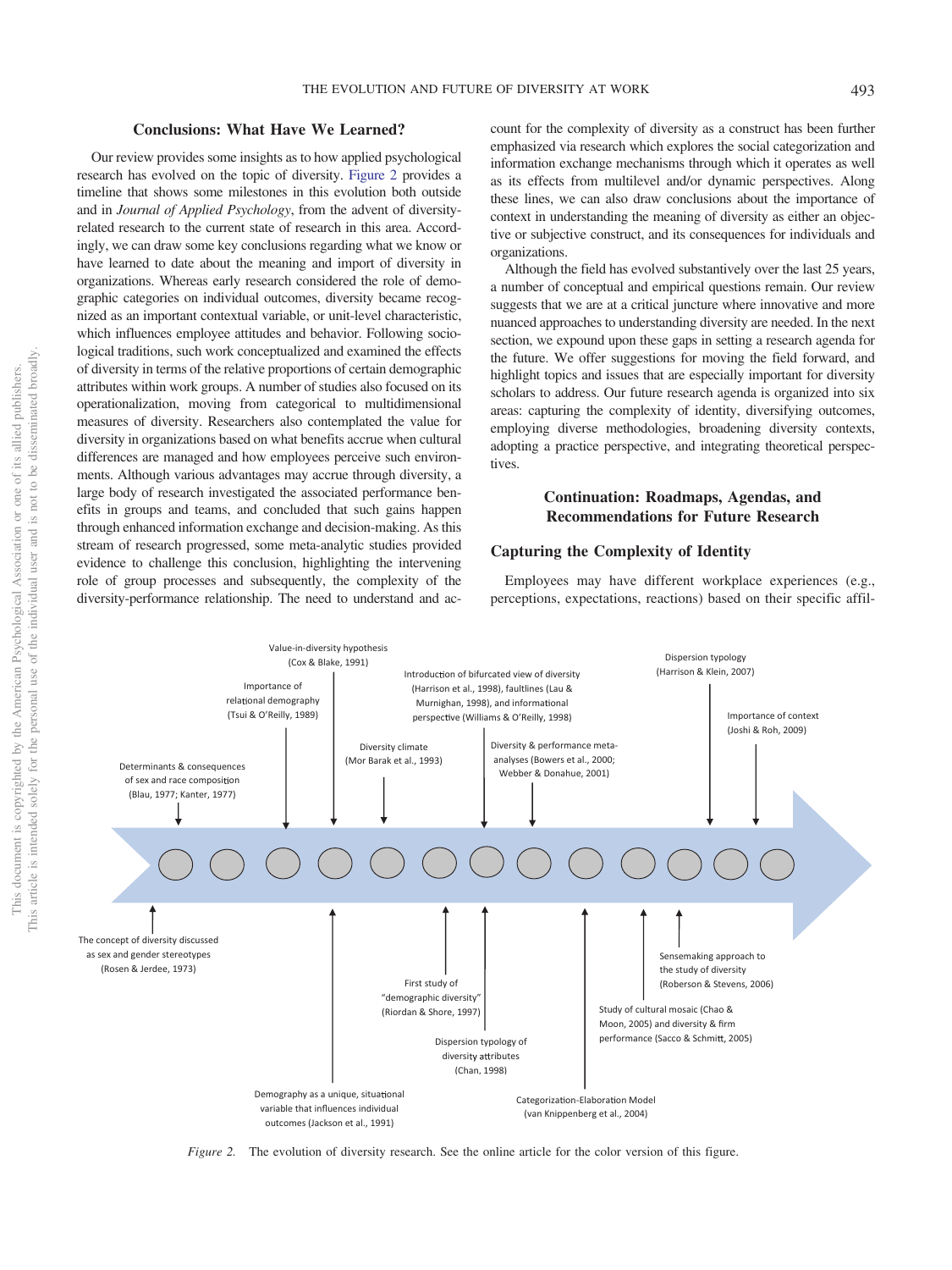iations and the salience of such affiliations in the workplace. Although it is often a challenge to collect large and/or diverse samples, the practice of aggregating groups under umbrella classifications (e.g., "minorities," "the disabled," etc.) limits our knowledge, fosters inaccurate assumptions about individuals and groups, and fails to uncover their unique experiences, resources and challenges in the workplace. Further, as all individuals belong to multiple social categories, focusing on one category or viewing them independently constrains our understanding of the meaning, consequences and unique experiences of the intersections of various identities (e.g., the experiences of a Black man may differ from that of a White man or Black woman in ways that are unique and not clearly predicted by looking at just main effects of gender and race). As individuals' identities are a complex interaction of meanings that derive from their group memberships, selfappraisals, and interpersonal encounters, research accounting for such multidimensionality of their intrapersonal identities is needed. For example, how might our conclusions about diversity in teams change if we were to consider how views of others (e.g., as a woman, I expect her to be cooperative) might interact with self-views (e.g., I am the only woman here and need to make sure my voice is heard) to dynamically influence how demographic diversity affects group functioning? Multifaceted conceptualizations of diversity, which simultaneously incorporate both demographic and task-related diversity attributes or both objective and subjective aspects of identity, may be useful for more accurately capturing the full range of differences that exists in global organizations.

In practice, the question often comes up as to what differences make a difference. While diversity scholars seek to make generalizable propositions about all forms of difference, we also need more systematic ways of exploring and understanding the *meanings associated with differences* that are the source of diversity effects. For example, assessing not only categories to which individuals belong, but their salience and/or weight across contexts may enable us to more practically and programmatically address the concern that "not all differences are equal". Similarly, as people's cultural profiles consist of multilayered value structures derived from the various social environments in which they work, capturing the complexity of such profiles via their relative significance or value to people's self-identities may be useful for advancing the explanatory power of diversity as a construct and providing insight into interactions between diverse individuals.

Although much of the research-to-date has assumed that diversity is perceptible and/or task-related, some employees may, either intentionally or unintentionally, hide their differences or present cues about their group membership to some but not all members of their work group. Thus, because disclosure and awareness of invisible differences fall along a continuum [\(Ragins, 2008\)](#page-15-30), and the meaning and manifestation of invisible differences depends on the context and consequences of disclosure [\(Ragins, Singh, &](#page-15-31) [Cornwell, 2007\)](#page-15-31), future research should incorporate such organizational experiences into the conceptualization and measurement of diversity. In general, a greater awareness of the ways and reasons why individuals manage social identities in the workplace, such as concealing or advocating, can lead to a richer understanding of diversity effects on organizational life for those individuals (cf., [Jones & King, 2014\)](#page-14-29).

### **Diversifying Outcomes**

Although a large body of research provides evidence of the effects of diversity on group attitudes and behavior, some findings suggest that diversity and diversity-related experiences also have implications for individuals. For example, given social categorization processes which facilitate differentiation between work unit members (see [van Knippenberg et al., 2004;](#page-15-26) [Williams & O'Reilly,](#page-16-0) [1998\)](#page-16-0), research has demonstrated the influence of diversity and the experience of social exclusion on a variety of somatic outcomes, including anxiety, stress, distress and even pain responses [\(Baumeister & Tice, 1990;](#page-13-21) [Eisenberger, Lieberman, & Williams,](#page-13-22) [2003;](#page-13-22) [Rudmin, 2003\)](#page-15-32). Accordingly, future research examining different effects on a broader range of outcomes that include individuals' physical responses to diversity may provide insight into subsequent effects on group processes and performance. In addition, the identification and understanding of such responses may also facilitate the design of interventions to help individuals to personally manage diversity-related experiences in organizations.

Despite discourses illustrating its positive aspects, diversity tends all too often to be associated with negative challenges stemming from workplace discrimination. Accordingly, future research could examine positive outcomes of diversity, and the organizational, interpersonal, and individual factors that predict these outcomes. For example, the experience of working in a diverse workplace that values and leverages diversity may be a driver of attitude change that is carried across life domains. Positive workplace climates and interactions may compensate for experiences of discrimination and stigma outside the workplace, such that an employee who faces isolation and alienation in his community because of his group membership may be better able to cope with stress when he has a workgroup that supports, validates, and understands him. Positive work environments could therefore affect such quality-of-life outcomes as psychological well-being, life satisfaction, and physical health.

#### **Employing Diverse Methodologies**

Researchers should employ more innovative and sensitive methods that allow insight into the nuanced operation and influence of diversity. For example, implicit measures to assess cognitions and attitudes that cannot be measured through self-report methods may offer a greater understanding of unconscious or uncontrollable reactions to diversity experiences. Similarly, qualitative or social network analysis methods may tap into more latent and recurring patterns of sensemaking and behavior, and reveal qualities of interrelationships and group interactions in a way that quantitative methods cannot.

Researchers should also adopt more dynamic or temporal approaches to studying diversity, as extant work has primarily assumed the characteristics of groups and their members to be immutable. Although some dimensions of diversity generally do not change, other dimensions have the capacity to vary or transform over time. For example, gender identity is a fluid construct, disabilities can be acquired, affiliations can be adopted or abandoned, and employees can move across social and economic classes. Therefore, research is needed to capture mutability in member and group identities and subsequently, the impact on shared value systems, such as ideology and climate. Latent growth and other dynamic modeling techniques might be used to study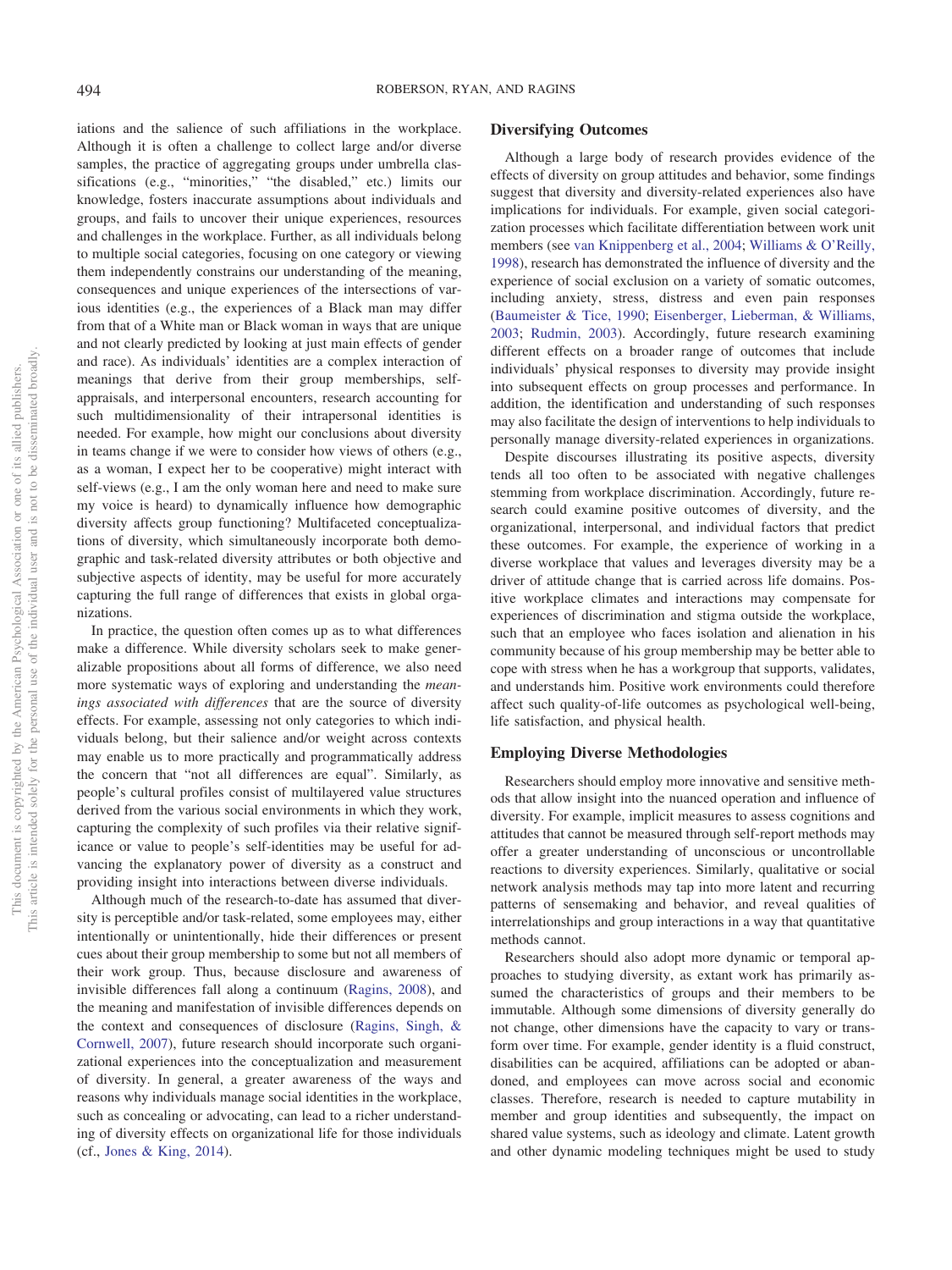how changes in group composition affect contextual variables and vice versa. Likewise, individual trajectories in perceptions, attitudes and behavior may be modeled to assess intraindividual changes in social cognition and interindividual differences in reactions to diversity.

Cross- and multilevel approaches to studying diversity are also needed. By conceptualizing diversity as a structural property of work units, it reflects the aggregation of lower-level attributes and influences higher level processes and outcomes. Accordingly, research that explores relations between individual characteristics and team-level process and outcomes as well as between (dis)similarity in work units and organizational processes and outcomes would offer an alternate perspective on contextual influences on diversity effects. Multilevel models of diversity would help to better understand the interrelationships between diversity at the individual, group and organizational levels of analysis, highlighting generalizations that can be made about the operation of diversity across levels.

## **Broadening Diversity Contexts**

As much diversity research has been conducted within the U.S., cultural influences on diversity processes and outcomes have not been widely considered. This is not to suggest that research in general has ignored cultural contexts, as evidenced by the body of literature reviewed in this issue by Gelfand et al. However, research should at least consider the boundary conditions created by the cultural context in which studies are conducted. For example, in a study to examine employee reactions toward diversity training programs within different national cultures, the results showed trainees residing in individualistic cultures to respond more favorably to training in terms of instructor effectiveness than did trainees from collectivistic cultures, although a cultural match between trainer and trainees led to more positive reactions to trainees from collectivistic cultures [\(Holladay & Quiñones, 2005\)](#page-14-30). Research has also shown effects of gender egalitarianism, or motivation to reduce gender role differences, to influence stereotypes of women and the value for charismatic or participative leadership [\(Emrich,](#page-13-23) [Denmark, & Den Hartog, 2004\)](#page-13-23). Thus, as studies reveal the moderating influence of national culture, future research is needed to examine how diversity processes and outcomes may different across cultural contexts. Diversity research could also benefit from an understanding of the role of historical context in their research, as employees not only bring their own personal experiences with them to work, but generational and historical experiences from their families and social groups.

Critical theorists point to cultural factors that establish the meaning, manifestation, and repercussion of diversity, as differences are assigned different values across historical, social and ideological contexts [\(Jones & Stablein, 2006\)](#page-14-31). For example, whereas color blindness, or an ideology which emphasizes the minimization of group differences, is assumed to facilitate intergroup relations, research has shown such beliefs to reinforce minority group marginalization and less inclusive cultures [\(Plaut,](#page-14-32) [Thomas, & Goren, 2009\)](#page-14-32). Power perspectives on diversity also hold that it is not the difference itself that matters, but what that difference means within social and political contexts that exert influence [\(Ragins, 1997\)](#page-15-33). Therefore, diversity research that incorporates status characteristics, such as power and privilege, is needed to accurately represent social stratification and hierarchies in work units. Perspectives that account for dominance, marginalization, and other social distancing phenomena may generate research that is more predictive of differentiation and competition within work units, and provide greater insight into intergroup relations in organizations.

## **Adopting a Practice Perspective**

As inclusion extends the concept of diversity to account for all culturally relevant differences within a given context, research on climates for inclusion has explored shared employee perceptions of the extent to which organizational policies and practices encourage and reward acceptance of employees of diverse backgrounds, recognize their unique attributes, and encourage their involvement within the organization [\(Mor Barak, 2013;](#page-14-33) [Nishii,](#page-14-34) [2013;](#page-14-34) [Roberson, 2006\)](#page-15-34). However, because diversity and inclusion are often used interchangeably, insight into the distinctiveness of the constructs and their interrelationship is limited. Consequently, research to further distinguish the constructs, practices to support each, and their effects on employees and organizations is needed.

Although a large body of research has explored effects of differences among members of work units, there has been relatively scant attention given to the organizational impacts of programs to manage such differences. Research has controlled for, and examined moderating influences of, demographic differences in different human resource management practice areas (e.g., selection, performance evaluation, training, etc.); however, few studies published in *Journal of Applied Psychology* have examined the design, operation and effects of practices specifically intended to facilitate more inclusive work environments (for an exception, see [Homan et al., 2015\)](#page-14-35). For example, what are best practices for employee resource groups? What characteristics of diversity training programs are more likely to produce desired outcomes? When do programs and policies lead to backlash and why? Considering the exhaustive list of programmatic questions that could be posed, more research on diversity and inclusion practices and programs is needed to not only enhancing the external validity of findings within the scholarly literature, but to understand and address the challenges of implementation in organizations.

#### **Integrating Theoretical Perspectives**

Interdisciplinary approaches to the study of diversity are also needed to advance the field. For example, although the applied psychological and legal sciences differ in the definition and treatment of racial bias, the integration of such approaches may be useful for identifying individual- and group-based methodologies for detecting such bias as well as ideological and institutional approaches to counteracting it in organizations. Similarly, as neuropsychological studies of neural responses to diversity experiences have shown associated changes in cognitive activity [\(Eisen](#page-13-22)[berger et al., 2003\)](#page-13-22), research integrating applied and cognitive psychology perspectives to investigate diversity phenomenon would facilitate an understanding of the reinforcing relationship between employees' diversity-related experiences, brain functioning, individual behavior, and intergroup interactions.

Future research that integrates sociological and public policy approaches to diversity would be useful for identifying the impact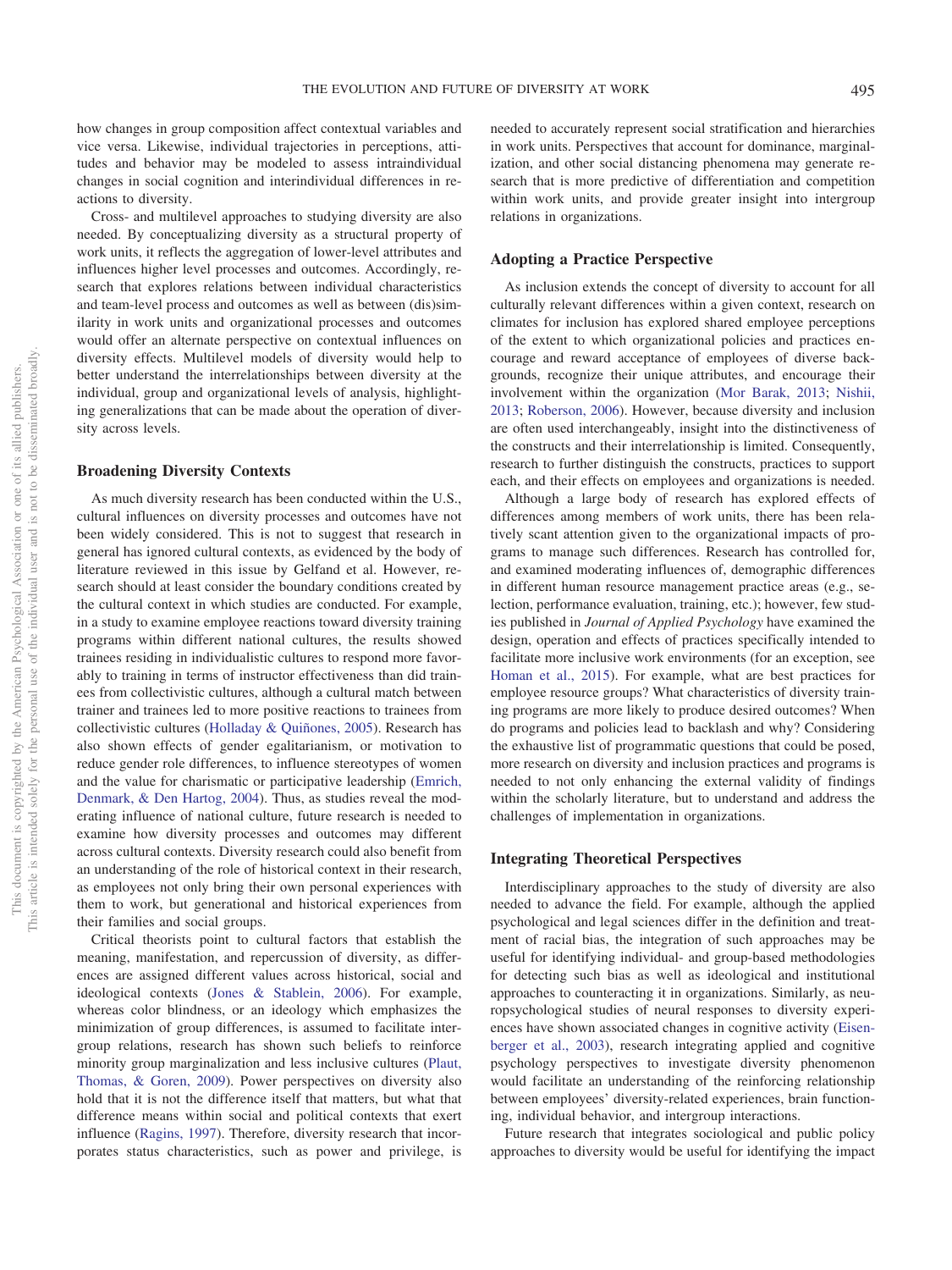of community diversity and its iterative spillover effects are needed. Future diversity research could apply the life spillover model [\(Ragins, Lyness, Williams, & Winkel, 2014\)](#page-15-35), which holds that people encounter a range of personally meaningful life experiences that unfold through events, activities or relationships in work and nonwork domains, and fundamentally influence or change people's perceptions, cognitions, values or emotions. Applying this framework, diversity scholars could examine whether community diversity shocks (e.g., police shootings, community hate crimes) change employee's perceptions, values and attitudes, and how these changes manifest in the workplace. The key point is that because community experiences may change employees, and these changes can be carried into the workplace in complex and often unacknowledged ways, we need to consider the interplay between organizational and community experiences.

## **Epilogue**

Research published in *Journal of Applied Psychology* over the past 100 years has evolved from studies that simply look at group differences to research that examines the meaning and value of diversity in organizations. Researchers have explored the "what" and "who" of diversity through a consideration of its conceptualization and measurement. In addition, studies of its effects at different levels of analysis have provided some insight into the "where" of diversity. However, questions about the conditions under which diversity has positive versus negative effects in organizations ("when") and the processes through which such effects occur ("why") still remain. Thus, going forward, we expect that the study of diversity will continue to evolve in ways that reflect its complexity as a phenomenon. For example, we expect greater examination of diversity as a subjective construct, at different levels, and across different work settings. We expect greater inductive research to understand the underlying mechanisms and the development of new theory that specifically explains diversity phenomena in organizations. We also expect a stronger link to be drawn between diversity theory and practice to enhance its value in applied contexts. Overall, while this is the epilogue of this review article, it is not the conclusion of the story of diversity at work, and we look forward to what the next 100 years brings.

#### **References**

- <span id="page-13-7"></span>Avery, D. R. (2003). Reactions to diversity in recruitment advertising— Are differences black and white? *Journal of Applied Psychology, 88,* 672– 679. <http://dx.doi.org/10.1037/0021-9010.88.4.672>
- <span id="page-13-8"></span>Avery, D. R., McKay, P. F., & Wilson, D. C. (2007). Engaging the aging workforce: The relationship between perceived age similarity, satisfaction with coworkers, and employee engagement. *Journal of Applied Psychology, 92,* 1542–1556. [http://dx.doi.org/10.1037/0021-9010.92.6](http://dx.doi.org/10.1037/0021-9010.92.6.1542) [.1542](http://dx.doi.org/10.1037/0021-9010.92.6.1542)
- <span id="page-13-21"></span>Baumeister, R. F., & Tice, D. M. (1990). Anxiety and social exclusion. *Journal of Social and Clinical Psychology, 9,* 165–195. [http://dx.doi](http://dx.doi.org/10.1521/jscp.1990.9.2.165) [.org/10.1521/jscp.1990.9.2.165](http://dx.doi.org/10.1521/jscp.1990.9.2.165)
- <span id="page-13-5"></span>Bell, S. T., Villado, A. J., Lukasik, M. A., Belau, L., & Briggs, A. L. (2011). Getting specific about demographic diversity variables and team performance relationships: A meta-analysis. *Journal of Management, 37,* 709 –743. <http://dx.doi.org/10.1177/0149206310365001>
- <span id="page-13-1"></span>Berger, J. M., Cohen, B. P., & Zelditch, M., Jr. (1972). Status characteristics and social interaction. *American Sociological Review, 37,* 241– 255. <http://dx.doi.org/10.2307/2093465>
- <span id="page-13-9"></span>Bezrukova, K., Thatcher, S. M. B., Jehn, K. A., & Spell, C. S. (2012). The effects of alignments: Examining group faultlines, organizational cultures, and performance. *Journal of Applied Psychology, 97,* 77–92. <http://dx.doi.org/10.1037/a0023684>
- <span id="page-13-10"></span>Bhave, D. P., Kramer, A., & Glomb, T. M. (2010). Work-family conflict in work groups: Social information processing, support, and demographic dissimilarity. *Journal of Applied Psychology, 95,* 145–158. <http://dx.doi.org/10.1037/a0017885>
- <span id="page-13-17"></span>Blau, P. M. (1977). *Inequality and heterogeneity*. New York, NY: Free Press.
- <span id="page-13-6"></span>Bowers, C. A., Pharmer, J. A., & Salas, E. (2000). When member homogeneity is needed in work teams: A meta-analysis. *Small Group Research, 31,* 305–327. <http://dx.doi.org/10.1177/104649640003100303>
- <span id="page-13-19"></span>Byrne, D. (1971). *The attraction paradigm*. New York, NY: Academic.
- <span id="page-13-12"></span>Carton, A. M., & Cummings, J. N. (2013). The impact of subgroup type and subgroup configurational properties on work team performance. *Journal of Applied Psychology, 98,* 732–758. [http://dx.doi.org/10.1037/](http://dx.doi.org/10.1037/a0033593) [a0033593](http://dx.doi.org/10.1037/a0033593)
- <span id="page-13-20"></span>Chan, D. (1998). Functional relations among constructs in the same content domain at different levels of analysis: A typology of composition models. *Journal of Applied Psychology, 83,* 234 –246. [http://dx.doi.org/10](http://dx.doi.org/10.1037/0021-9010.83.2.234) [.1037/0021-9010.83.2.234](http://dx.doi.org/10.1037/0021-9010.83.2.234)
- <span id="page-13-18"></span>Chao, G. T., & Moon, H. (2005). The cultural mosaic: A metatheory for understanding the complexity of culture. *Journal of Applied Psychology, 90,* 1128 –1140. <http://dx.doi.org/10.1037/0021-9010.90.6.1128>
- <span id="page-13-11"></span>Chattopadhyay, P., George, E., & Lawrence, S. A. (2004). Why does dissimilarity matter? Exploring self-categorization, self-enhancement, and uncertainty reduction. *Journal of Applied Psychology, 89,* 892–900. <http://dx.doi.org/10.1037/0021-9010.89.5.892>
- <span id="page-13-13"></span>Chen, X.-P., Liu, D., & Portnoy, R. (2012). A multilevel investigation of motivational cultural intelligence, organizational diversity climate, and cultural sales: Evidence from U.S. real estate firms. *Journal of Applied Psychology, 97,* 93–106. <http://dx.doi.org/10.1037/a0024697>
- <span id="page-13-3"></span>Cox, T. H., Jr. (1993). *Cultural diversity in organizations: Theory, research and practice*. San Francisco, CA: Berrett-Koehler.
- <span id="page-13-2"></span>Cox, T. H., Jr., & Blake, S. (1991). Managing cultural diversity: Implications for organizational competitiveness. *The Academy of Management Executive, 5,* 45–56. <http://dx.doi.org/10.5465/AME.1991.4274465>
- <span id="page-13-22"></span>Eisenberger, N. I., Lieberman, M. D., & Williams, K. D. (2003). Does rejection hurt? An FMRI study of social exclusion. *Science, 302,* 290 – 292. <http://dx.doi.org/10.1126/science.1089134>
- <span id="page-13-14"></span>Ellis, A. P. J., Mai, K. M., & Christian, J. S. (2013). Examining the asymmetrical effects of goal faultlines in groups: A categorizationelaboration approach. *Journal of Applied Psychology, 98,* 948 –961. <http://dx.doi.org/10.1037/a0033725>
- <span id="page-13-23"></span>Emrich, C. G., Denmark, F. L., & Den Hartog, D. N. (2004). Cross-cultural differences in gender egalitarianism: Implications for societies, organizations, and leaders. In R. J. House, P. J. Hanges, M. Javidan, P. W. Dorfman, & V. Gupta (Eds.), *Culture, leadership, and organizations: The GLOBE study of 62 societies* (pp. 343–394). Thousand Oaks, CA: Sage.
- <span id="page-13-15"></span>Fisher, D. M., Bell, S. T., Dierdorff, E. C., & Belohlav, J. A. (2012). Facet personality and surface-level diversity as team mental model antecedents: Implications for implicit coordination. *Journal of Applied Psychology, 97,* 825– 841. <http://dx.doi.org/10.1037/a0027851>
- <span id="page-13-4"></span>Gitter, A. G., Altavela, J., & Mostofsky, I. (1974). Effect of sex, religion and ethnicity on occupational status perception. *Journal of Applied Psychology, 59,* 96 –98. <http://dx.doi.org/10.1037/h0035822>
- <span id="page-13-16"></span>Glomb, T. M., & Welsh, E. T. (2005). Can opposites attract? Personality heterogeneity in supervisor-subordinate dyads as a predictor of subordinate outcomes. *Journal of Applied Psychology, 90,* 749 –757. [http://](http://dx.doi.org/10.1037/0021-9010.90.4.749) [dx.doi.org/10.1037/0021-9010.90.4.749](http://dx.doi.org/10.1037/0021-9010.90.4.749)
- <span id="page-13-0"></span>Goffman, E. (1974). *Stigma: Notes on the management of spoiled identity*. New York, NY: Simon & Schuster.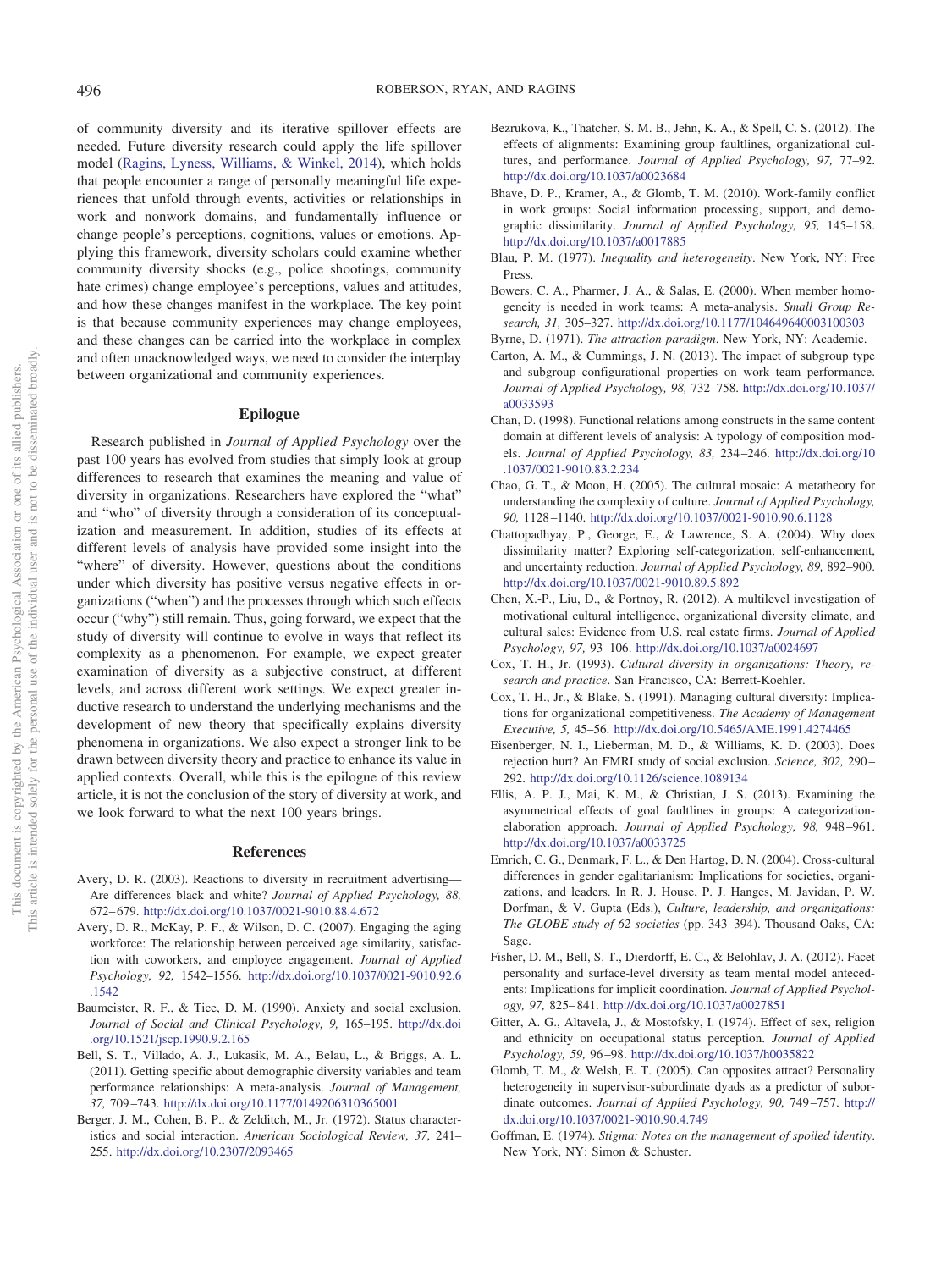- <span id="page-14-4"></span>Harrison, D. A., & Klein, K. J. (2007). What's the difference? Diversity constructs as separation, variety, or disparity in organizations. *The Academy of Management Review, 32,* 1199 –1228. [http://dx.doi.org/10](http://dx.doi.org/10.5465/AMR.2007.26586096) [.5465/AMR.2007.26586096](http://dx.doi.org/10.5465/AMR.2007.26586096)
- <span id="page-14-16"></span>Harrison, D. A., Price, K. H., & Bell, M. P. (1998). Beyond relational demography: Time and the effects of surface- and deep-level diversity on work group cohesion. *Academy of Management Journal, 41,* 96 –107. <http://dx.doi.org/10.2307/256901>
- <span id="page-14-0"></span>Hebl, M., & Avery, D. R. (in press). Diversity in organizations. In N. Schmitt & S. Highhouse (Eds.), *Handbook of psychology* (2nd ed.). New York, NY: Wiley. <http://dx.doi.org/10.1002/9781118133880.hop212025>
- <span id="page-14-24"></span>Hicks-Clarke, D., & Iles, P. (2000). Climate for diversity and its effects on career and organizational attitudes and perceptions. *Personnel Review, 29,* 324 –345. <http://dx.doi.org/10.1108/00483480010324689>
- <span id="page-14-8"></span>Hoever, I. J., van Knippenberg, D., van Ginkel, W. P., & Barkema, H. G. (2012). Fostering team creativity: Perspective taking as key to unlocking diversity's potential. *Journal of Applied Psychology, 97,* 982–996. [http://](http://dx.doi.org/10.1037/a0029159) [dx.doi.org/10.1037/a0029159](http://dx.doi.org/10.1037/a0029159)
- <span id="page-14-30"></span>Holladay, C. L., & Quiñones, M. A. (2005). Reactions to diversity training: An international comparison. *Human Resource Development Quarterly, 16,* 529 –545. <http://dx.doi.org/10.1002/hrdq.1154>
- <span id="page-14-35"></span>Homan, A. C., Buengeler, C., Eckhoff, R. A., van Ginkel, W. P., & Voelpel, S. C. (2015). The interplay of diversity training and diversity beliefs on team creativity in nationality diverse teams. *Journal of Applied Psychology, 100,* 1456 –1467. [http://dx.doi.org/10.1037/](http://dx.doi.org/10.1037/apl0000013) [apl0000013](http://dx.doi.org/10.1037/apl0000013)
- <span id="page-14-9"></span>Homan, A. C., van Knippenberg, D., Van Kleef, G. A., & De Dreu, C. K. W. (2007). Bridging faultlines by valuing diversity: Diversity beliefs, information elaboration, and performance in diverse work groups. *Journal of Applied Psychology, 92,* 1189 –1199. [http://dx.doi](http://dx.doi.org/10.1037/0021-9010.92.5.1189) [.org/10.1037/0021-9010.92.5.1189](http://dx.doi.org/10.1037/0021-9010.92.5.1189)
- <span id="page-14-7"></span>Horwitz, S. K., & Horwitz, I. B. (2007). The effects of team diversity on team outcomes: A meta-analytic review of team demography. *Journal of Management, 33,* 987–1015. [http://dx.doi.org/10.1177/01492063](http://dx.doi.org/10.1177/0149206307308587) [07308587](http://dx.doi.org/10.1177/0149206307308587)
- <span id="page-14-3"></span>Jackson, S. E., Brett, J. F., Sessa, V. I., Cooper, D. M., Julin, J. A., & Peyronnin, K. (1991). Some differences make a difference: Individual dissimilarity and group heterogeneity as correlates of recruitment, promotions and turnover. *Journal of Applied Psychology, 76,* 675– 689. <http://dx.doi.org/10.1037/0021-9010.76.5.675>
- <span id="page-14-17"></span>Jackson, S. E., May, K. A., & Whitney, K. (1995). Understanding the dynamics of diversity in decision making teams. In R. A. Guzzo & E. Salas (Eds.), *Team decision making effectiveness in organizations* (pp. 204 –261). San Francisco, CA: Jossey-Bass.
- <span id="page-14-2"></span>Johnston, W. B., & Packer, A. E. (1987). *Workforce 2000: Work and workers for the 21st century*. Indianapolis, IN: Hudson Institute.
- <span id="page-14-31"></span>Jones, D., & Stablein, R. (2006). Diversity as resistance and recuperation: Critical theory, post-structuralist perspectives and workplace diversity. In A. M. Konrad, P. Prasad, & J. K. Pringle (Eds.), *Handbook of workplace diversity* (pp. 146 –166). London, UK: Sage. [http://dx.doi.org/](http://dx.doi.org/10.4135/9781848608092.n7) [10.4135/9781848608092.n7](http://dx.doi.org/10.4135/9781848608092.n7)
- <span id="page-14-29"></span>Jones, K. P., & King, E. B. (2014). Managing concealable stigmas as work: A review and multilevel model. *Journal of Management, 40,* 1466 – 1494. <http://dx.doi.org/10.1177/0149206313515518>
- <span id="page-14-1"></span>Joshi, A., & Roh, H. (2009). The role of context in work team diversity research: A meta-analytic review. *Academy of Management Journal, 52,* 599 – 627. <http://dx.doi.org/10.5465/AMJ.2009.41331491>
- <span id="page-14-22"></span>Jost, J. T., Federico, C. M., & Napier, J. L. (2009). Political ideology: Its structure, functions, and elective affinities. *Annual Review of Psychology, 60,* 307–337. [http://dx.doi.org/10.1146/annurev.psych.60.110707](http://dx.doi.org/10.1146/annurev.psych.60.110707.163600) [.163600](http://dx.doi.org/10.1146/annurev.psych.60.110707.163600)
- <span id="page-14-19"></span>Kanter, R. (1977). *Men and women of the organization*. New York, NY: Basic Books.
- <span id="page-14-10"></span>Kearney, E., & Gebert, D. (2009). Managing diversity and enhancing team outcomes: The promise of transformational leadership. *Journal of Applied Psychology, 94,* 77– 89. <http://dx.doi.org/10.1037/a0013077>
- <span id="page-14-25"></span>Kossek, E. E., & Zonia, S. C. (1993). Assessing diversity climate: A field study of reactions to employer efforts to promote diversity. *Journal of Organizational Behavior, 14,* 61– 81. [http://dx.doi.org/10.1002/job](http://dx.doi.org/10.1002/job.4030140107) [.4030140107](http://dx.doi.org/10.1002/job.4030140107)
- <span id="page-14-20"></span>Lau, D. C., & Murnighan, J. K. (1998). Demographic diversity and faultlines: The compositional dynamics of organizational groups. *Academy of Management Review, 23,* 325–340.
- <span id="page-14-21"></span>Lau, D., & Murnighan, J. K. (2005). Interactions with groups and subgroups: The effects of demographic faultlines. *Academy of Management Journal, 48,* 645– 659. <http://dx.doi.org/10.5465/AMJ.2005.17843943>
- <span id="page-14-23"></span>Major, B., Kaiser, C. R., O'Brien, L. T., & McCoy, S. K. (2007). Perceived discrimination as worldview threat or worldview confirmation: Implications for self-esteem. *Journal of Personality and Social Psychology, 92,* 1068 –1086. <http://dx.doi.org/10.1037/0022-3514.92.6.1068>
- <span id="page-14-5"></span>Mannix, E., & Neale, M. A. (2005). What differences make a difference? The promise and reality of diverse teams in organizations. *Psychological Science in the Public Interest, 6,* 31–55. [http://dx.doi.org/10.1111/j](http://dx.doi.org/10.1111/j.1529-1006.2005.00022.x) [.1529-1006.2005.00022.x](http://dx.doi.org/10.1111/j.1529-1006.2005.00022.x)
- <span id="page-14-11"></span>Martins, L. L., & Parsons, C. K. (2007). Effects of gender diversity management on perceptions of organizational attractiveness: The role of individual differences in attitudes and beliefs. *Journal of Applied Psychology, 92,* 865– 875. <http://dx.doi.org/10.1037/0021-9010.92.3.865>
- <span id="page-14-26"></span>McKay, P. F., Avery, D. R., Tonidandel, S., Morris, M. A., Hernandez, M., & Hebl, M. R. (2007). Racial differences in employee retention: Are diversity climate perceptions the key? *Personnel Psychology*, 60, 35-62. <http://dx.doi.org/10.1111/j.1744-6570.2007.00064.x>
- <span id="page-14-28"></span>McMahon, A. M. (2010). Does workplace diversity matter? A survey of empirical studies on diversity and firm performance, 2000 – 09. *Journal of Diversity Management, 5,* 37– 48.
- <span id="page-14-6"></span>Milliken, F. J., & Martins, L. L. (1996). Searching for common threads: Understanding the multiple effects of diversity in organizational groups. *Academy of Management Review, 21,* 402– 433.
- <span id="page-14-12"></span>Mohammed, S., & Nadkarni, S. (2014). Are we all on the same temporal page? The moderating effects of temporal team cognition on the polychronicity diversity–team performance relationship. *Journal of Applied Psychology, 99,* 404 – 422. <http://dx.doi.org/10.1037/a0035640>
- <span id="page-14-33"></span>Mor Barak, M. E. (2013). *Managing diversity: Toward a globally inclusive workplace* (3rd ed.). Thousand Oaks, CA: Sage.
- <span id="page-14-27"></span>Mor Barak, M. E., Cherin, D. A., & Berkman, S. (1998). Organizational and personal dimensions in diversity climate. *Journal of Applied Behavioral Science, 34,* 82–104. <http://dx.doi.org/10.1177/0021886398341006>
- <span id="page-14-34"></span>Nishii, L. H. (2013). The benefits of climate for inclusion for gender diverse groups. *Academy of Management Journal, 56,* 1754 –1774. <http://dx.doi.org/10.5465/amj.2009.0823>
- <span id="page-14-13"></span>Nishii, L. H., & Mayer, D. M. (2009). Do inclusive leaders help to reduce turnover in diverse groups? The moderating role of leader-member exchange in the diversity to turnover relationship. *Journal of Applied Psychology, 94,* 1412–1426. <http://dx.doi.org/10.1037/a0017190>
- <span id="page-14-14"></span>Pearsall, M. J., Ellis, A. P. J., & Evans, J. M. (2008). Unlocking the effects of gender faultlines on team creativity: Is activation the key? *Journal of Applied Psychology, 93,* 225–234. [http://dx.doi.org/10.1037/0021-9010](http://dx.doi.org/10.1037/0021-9010.93.1.225) [.93.1.225](http://dx.doi.org/10.1037/0021-9010.93.1.225)
- <span id="page-14-18"></span>Pelled, L. (1996). Demographic diversity, conflict, and work group outcomes: An intervening process theory. *Organization Science, 7,* 615– 631. <http://dx.doi.org/10.1287/orsc.7.6.615>
- <span id="page-14-32"></span>Plaut, V. C., Thomas, K. M., & Goren, M. J. (2009). Is multiculturalism or color blindness better for minorities? *Psychological Science, 20,* 444 – 446. <http://dx.doi.org/10.1111/j.1467-9280.2009.02318.x>
- <span id="page-14-15"></span>Pugh, S. D., Dietz, J., Brief, A. P., & Wiley, J. W. (2008). Looking inside and out: The impact of employee and community demographic compo-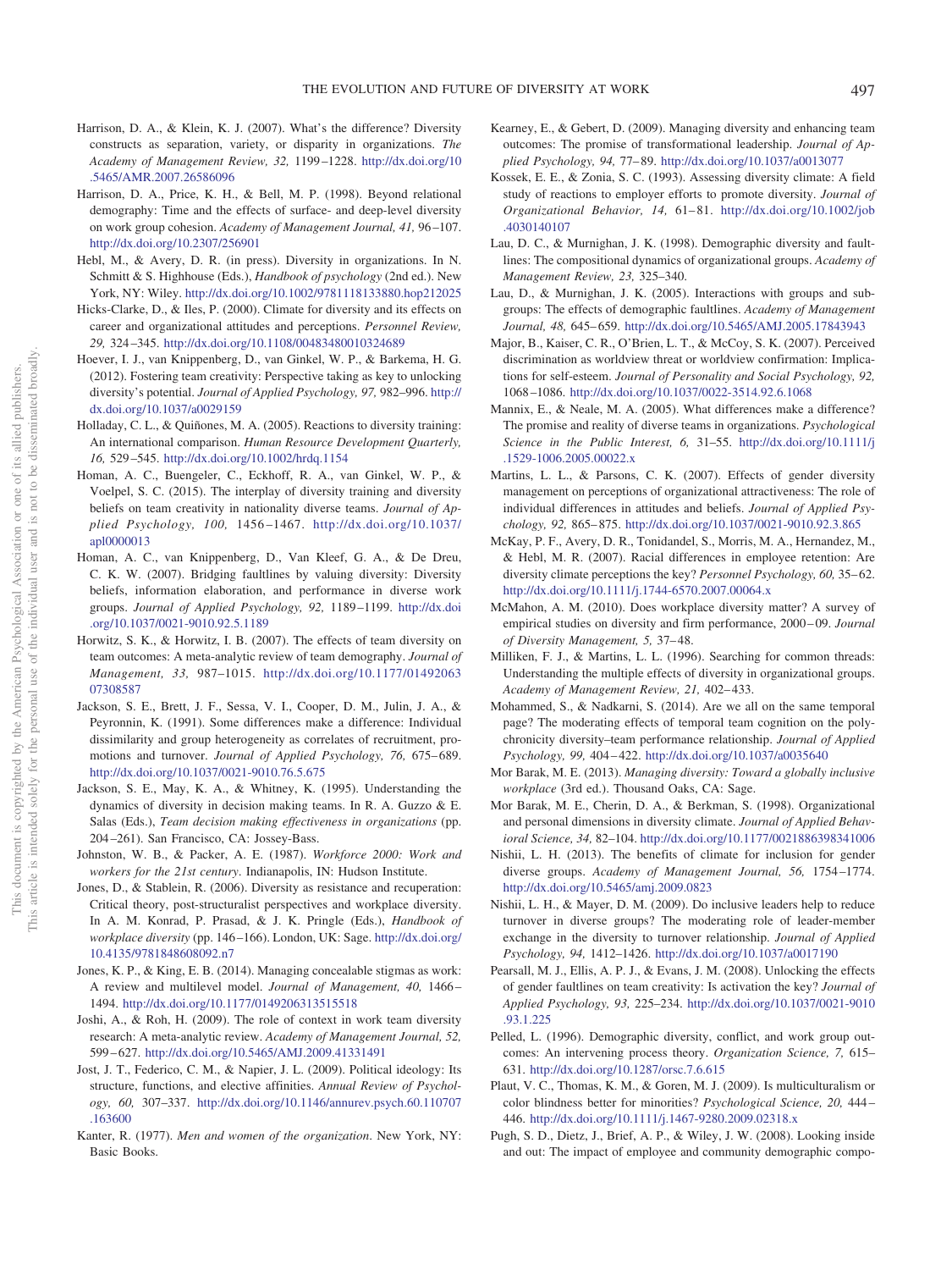sition on organizational diversity climate. *Journal of Applied Psychology, 93,* 1422–1428. <http://dx.doi.org/10.1037/a0012696>

- <span id="page-15-33"></span>Ragins, B. R. (1997). Diversified mentoring relationships in organizations: A power perspective. *Academy of Management Review, 22,* 482–521.
- <span id="page-15-30"></span>Ragins, B. R. (2008). Disclosure disconnects: Antecedents and consequences of disclosing invisible stigmas across life domains. *The Academy of Management Review, 33,* 194 –215. [http://dx.doi.org/10.5465/](http://dx.doi.org/10.5465/AMR.2008.27752724) [AMR.2008.27752724](http://dx.doi.org/10.5465/AMR.2008.27752724)
- <span id="page-15-4"></span>Ragins, B. R., & Gonzalez, J. (2003). Understanding diversity in organizations: Getting a grip on a slippery construct. In J. Greenberg (Ed.), *Organizational behavior: The state of the science* (2nd ed., pp. 125– 163). Mahwah, NJ: Erlbaum Press.
- <span id="page-15-35"></span>Ragins, B. R., Lyness, K., Williams, L., & Winkel, D. (2014). Life spillovers: The spillover of fear of home foreclosure to the workplace. *Personnel Psychology, 67,* 763– 800. [http://dx.doi.org/10.1111/peps](http://dx.doi.org/10.1111/peps.12065) [.12065](http://dx.doi.org/10.1111/peps.12065)
- <span id="page-15-31"></span>Ragins, B. R., Singh, R., & Cornwell, J. M. (2007). Making the invisible visible: Fear and disclosure of sexual orientation at work. *Journal of Applied Psychology, 92,* 1103–1118. [http://dx.doi.org/10.1037/0021-](http://dx.doi.org/10.1037/0021-9010.92.4.1103) [9010.92.4.1103](http://dx.doi.org/10.1037/0021-9010.92.4.1103)
- <span id="page-15-29"></span>Reis, C. R., Castillo, M. A. S., & Dobon, S. R. (2007). Diversity and business performance: 50 years of research. *Service Business, 1,* 257– 274. <http://dx.doi.org/10.1007/s11628-007-0022-2>
- <span id="page-15-22"></span>Richeson, J. A., & Nussbaum, R. J. (2004). The impact of multiculturalism versus color-blindness on racial bias. *Journal of Experimental Social Psychology, 40,* 417– 423. <http://dx.doi.org/10.1016/j.jesp.2003.09.002>
- <span id="page-15-13"></span>Rico, R., Sánchez-Manzanares, M., Antino, M., & Lau, D. (2012). Bridging team faultlines by combining task role assignment and goal structure strategies. *Journal of Applied Psychology, 97,* 407– 420. [http://dx.doi](http://dx.doi.org/10.1037/a0025231) [.org/10.1037/a0025231](http://dx.doi.org/10.1037/a0025231)
- <span id="page-15-10"></span>Riordan, C. M., & Shore, L. M. (1997). Demographic diversity and employee attitudes: An empirical examination of relational demography within work units. *Journal of Applied Psychology, 82,* 342–358. [http://](http://dx.doi.org/10.1037/0021-9010.82.3.342) [dx.doi.org/10.1037/0021-9010.82.3.342](http://dx.doi.org/10.1037/0021-9010.82.3.342)
- <span id="page-15-34"></span>Roberson, Q. M. (2006). Disentangling the meanings of diversity and inclusion in organizations. *Group & Organization Management, 31,* 212–236. <http://dx.doi.org/10.1177/1059601104273064>
- <span id="page-15-14"></span>Roberson, Q. M., & Stevens, C. K. (2006). Making sense of diversity in the workplace: Organizational justice and language abstraction in employees' accounts of diversity-related incidents. *Journal of Applied Psychology, 91,* 379 –391. <http://dx.doi.org/10.1037/0021-9010.91.2.379>
- <span id="page-15-8"></span>Rosen, B., & Jerdee, T. H. (1973). The influence of sex-role stereotypes on evaluations of male and female supervisory behavior. *Journal of Applied Psychology, 57,* 44 – 48. <http://dx.doi.org/10.1037/h0034198>
- <span id="page-15-9"></span>Rosenbaum, B. L. (1973). Attitude toward invasion of privacy in the personnel selection process and job applicant demographic and personality. *Journal of Applied Psychology, 58,* 333–338. [http://dx.doi.org/10](http://dx.doi.org/10.1037/h0036294) [.1037/h0036294](http://dx.doi.org/10.1037/h0036294)
- <span id="page-15-7"></span>Rowles, E. (1927). Temperament and race. *Journal of Applied Psychology, 11,* 247–248. <http://dx.doi.org/10.1037/h0064668>
- <span id="page-15-32"></span>Rudmin, F. W. (2003). Critical history of the acculturation psychology of assimilation, separation, integration, and marginalization. *Review of General Psychology, 7,* 3–37. <http://dx.doi.org/10.1037/1089-2680.7.1.3>
- <span id="page-15-15"></span>Sacco, J. M., & Schmitt, N. (2005). A dynamic multilevel model of demographic diversity and misfit effects. *Journal of Applied Psychology, 90,* 203–231. <http://dx.doi.org/10.1037/0021-9010.90.2.203>
- <span id="page-15-25"></span>Schneider, B., & Reichers, A. E. (1983). On the etiology of climates. *Personnel Psychology, 36,* 19 –39. [http://dx.doi.org/10.1111/j.1744-](http://dx.doi.org/10.1111/j.1744-6570.1983.tb00500.x) [6570.1983.tb00500.x](http://dx.doi.org/10.1111/j.1744-6570.1983.tb00500.x)
- <span id="page-15-16"></span>Shin, S. J., & Zhou, J. (2007). When is educational specialization heterogeneity related to creativity in research and development teams? Transformational leadership as a moderator. *Journal of Applied Psychology, 92,* 1709 –1721. <http://dx.doi.org/10.1037/0021-9010.92.6.1709>
- <span id="page-15-19"></span>Simons, T., Pelled, L. H., & Smith, K. A. (1999). Making use of difference: Diversity, debate, and decision comprehensiveness in top management teams. Academy of Management Journal, 42, 662-673. [http://dx.doi](http://dx.doi.org/10.2307/256987) [.org/10.2307/256987](http://dx.doi.org/10.2307/256987)
- <span id="page-15-6"></span>Sunne, D. (1917). A comparative study of white and negro children. *Journal of Applied Psychology, 1,* 71– 83. [http://dx.doi.org/10.1037/](http://dx.doi.org/10.1037/h0073489) [h0073489](http://dx.doi.org/10.1037/h0073489)
- <span id="page-15-0"></span>Tajfel, H. (1978). *Differentiation between social groups*. London, UK: Academic Press.
- <span id="page-15-27"></span>Teachman, J. D. (1980). Analysis of population diversity. *Sociological Methods & Research, 8,* 341–362. [http://dx.doi.org/10.1177/00491241](http://dx.doi.org/10.1177/004912418000800305) [8000800305](http://dx.doi.org/10.1177/004912418000800305)
- <span id="page-15-17"></span>Thatcher, S. M. B., & Patel, P. C. (2011). Demographic faultlines: A meta-analysis of the literature. *Journal of Applied Psychology, 96,* 1119 –1139. <http://dx.doi.org/10.1037/a0024167>
- <span id="page-15-5"></span>Thomas, R. R., Jr. (1991). *Beyond race and gender: Unleashing the power of your total workforce by managing diversity*. New York, NY: AMA-COM Books.
- <span id="page-15-23"></span>Tsui, A. S., Egan, T. D., & O'Reilly, C. A. (1992). Being different: Relational demography and organizational attachment. *Administrative Science Quarterly, 37,* 549 –579. <http://dx.doi.org/10.2307/2393472>
- <span id="page-15-24"></span>Tsui, A. S., & O'Reilly, C. A. (1989). Beyond simple demographic effects: The importance of relational demography in superior-subordinate dyads. *Academy of Management Journal, 32,* 402– 423. [http://dx.doi.org/10](http://dx.doi.org/10.2307/256368) [.2307/256368](http://dx.doi.org/10.2307/256368)
- <span id="page-15-1"></span>Turner, J. C. (1982). Towards a cognitive redefinition of the social group. In H. Tajfel (Ed.), *Social identity and intergroup relations* (pp. 15–40). Cambridge, England: Cambridge University Press.
- <span id="page-15-2"></span>Turner, J. C. (1987). A self-categorization theory. In J. C. Turner, M. A. Hogg, P. J. Oakes, S. D. Reicher, & M. S. Wetherell (Eds.), *Rediscovering the social group: A self-categorization theory* (pp. 42-67). Oxford, UK: Blackwell Publishers.
- <span id="page-15-3"></span>U.S. Bureau of Labor Statistics. (2015). *Labor force statistics from the current population survey*. Retrieved from [http://www.bls.gov/cps/](http://www.bls.gov/cps/demographics.htm) [demographics.htm](http://www.bls.gov/cps/demographics.htm)
- <span id="page-15-28"></span>van Dijk, H., van Engen, M. L., & van Knippenberg, D. (2012). Defying conventional wisdom: A meta-analytical examination of the differences between demographic and job-related diversity relationships with performance. *Organizational Behavior and Human Decision Processes, 119,* 38 –53. <http://dx.doi.org/10.1016/j.obhdp.2012.06.003>
- <span id="page-15-26"></span>van Knippenberg, D., De Dreu, C. K. W., & Homan, A. C. (2004). Work group diversity and group performance: An integrative model and research agenda. *Journal of Applied Psychology, 89,* 1008 –1022. [http://](http://dx.doi.org/10.1037/0021-9010.89.6.1008) [dx.doi.org/10.1037/0021-9010.89.6.1008](http://dx.doi.org/10.1037/0021-9010.89.6.1008)
- <span id="page-15-20"></span>van Knippenberg, D., & Haslam, S. A. (2003). Realizing the diversity dividend: Exploring the subtle interplay between identity, ideology, and reality. In S. A. Haslam, D. van Knippenberg, M. J. Platow, & N. Ellemers (Eds.), *Social identity at work: Developing theory for organizational practice* (pp. 61–77). New York, NY: Psychology Press.
- <span id="page-15-21"></span>van Knippenberg, D., Haslam, S. A., & Platow, M. J. (2007). Unity through diversity: Value-in-diversity beliefs, work group diversity, and group identification. *Group Dynamics, 11,* 207–222. [http://dx.doi.org/10.1037/](http://dx.doi.org/10.1037/1089-2699.11.3.207) [1089-2699.11.3.207](http://dx.doi.org/10.1037/1089-2699.11.3.207)
- <span id="page-15-11"></span>van Knippenberg, D., & Schippers, M. C. (2007). Workgroup diversity. In M. I. Posner & M. K. Rothbart (Eds.), *Annual review of psychology* (Vol. 58, pp. 515–541). Palo Alto, CA: Annual Reviews.
- <span id="page-15-18"></span>Walker, H. J., Feild, H. S., Bernerth, J. B., & Becton, J. B. (2012). Diversity cues on recruitment websites: Investigating the effects on job seekers' information processing. *Journal of Applied Psychology, 97,* 214 –224. <http://dx.doi.org/10.1037/a0025847>
- <span id="page-15-12"></span>Webber, S. S., & Donahue, L. M. (2001). Impact of highly and less job-related diversity on work group cohesion and performance: A metaanalysis. *Journal of Management, 27,* 141–162. [http://dx.doi.org/10](http://dx.doi.org/10.1177/014920630102700202) [.1177/014920630102700202](http://dx.doi.org/10.1177/014920630102700202)